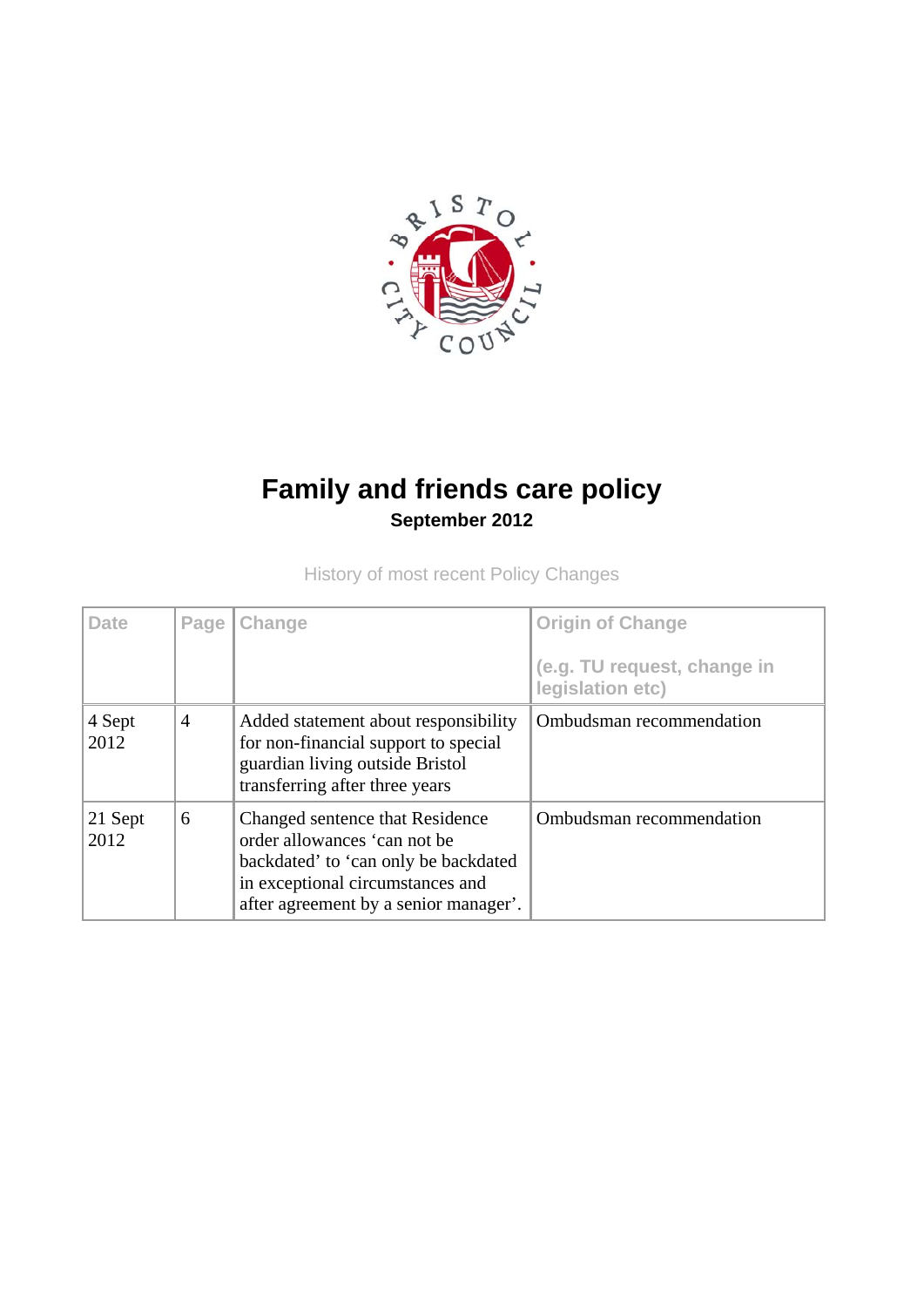### **1. Introduction**

This policy sets out how Bristol City Council may support family and friends carers and the children they are caring for. Children who are unable to live with their birth parents may be living with other family members, friends or other people connected to them with whom they have an existing relationship. Some of these children may be in care. There is information here about useful services, the law and about policies for families and professionals working with them.

The policy is available and publicised on the city council web-site and will be regularly updated. This is in accordance with Family and Friends Care: statutory guidance for local authorities, 2010. The policy is available in a leaflet, available on request from childprotection@bristol.gov.uk or 0117 9037788. A summary information sheet is also available.

## **2. The principles of the policy**

2.1 It is the general duty of the council to safeguard and promote the welfare of every child living in our area who is in need and, where possible, to promote the upbringing of the child by their own family, unless this is not consistent with their welfare. This is achieved by working with parents, family members and other adults important to the child to make the child safe and to promote his or her development within the family. This follows the principles of the Children Act 1989 and subsequent legislation and guidance.

2.2 We want to make sure children have permanent homes by helping those who cannot live with their parents to stay with members of their extended family or friends, as a better alternative to growing up in the care of the council. Permanence should provide the emotional, physical and legal conditions that give a child a sense of security, continuity, commitment and identity. For some children in care, permanence is achieved through a successful return to their birth family, where it has been possible to address the factors which led to the child being in care. Where this is not possible, family and friends care will often provide an important alternative route to permanence for the child, particularly where supported by a residence order, special guardianship order or through adoption.

2.3 The principle underlying the policy is that support should be based on the needs of the child and their carers rather than their legal status and that family and friends carers (whether or not they are approved foster carers of children in care) are provided with support to ensure that children do not come into care or remain in care longer than is needed.

2.4 We will take into account children's wishes and feelings in all relevant processes.

### **3. What we know about family and friends carers**

We recognise that children living with family and friends foster carers and unrelated foster carers have similar characteristics and faced similar difficulties before the placements, and face similar emotional and behavioural difficulties, but that family and friends carers often face more disadvantages than unrelated foster carers as they may not have expected to care for children. Research shows that children living with family and friends carers generally do better than those living with unrelated carers, (see Appendix One).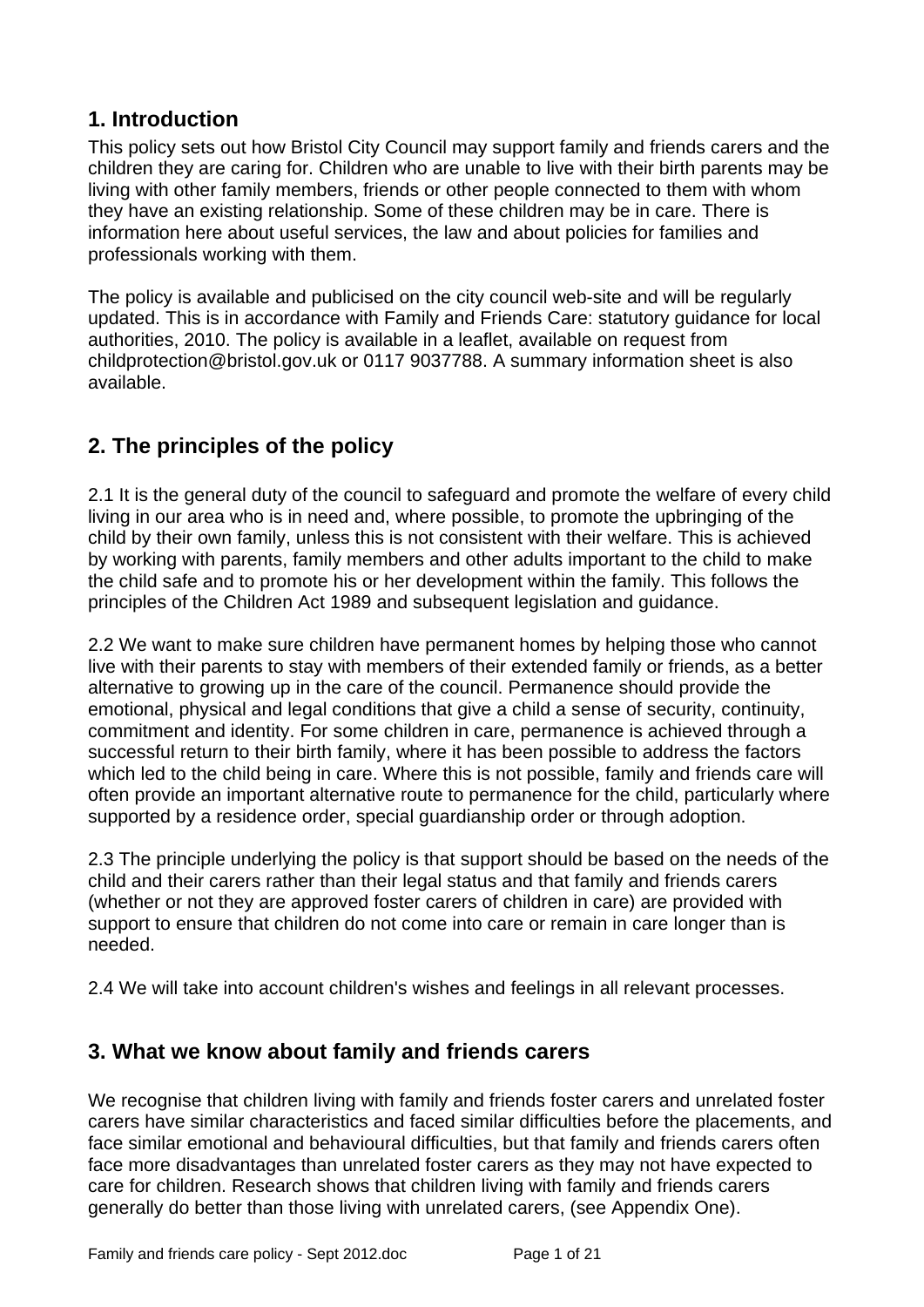Family and friends carers say that social workers tend to under-estimate their needs and they need help early and for longer, including financial and practical support, information and advice, and support to the child, carers and the child's parents.

In 2001 (latest available census figures), 1 in 59 children or 1.7% of all Bristol children ie about 1200 children, were growing up with relative carers and this figure is likely to be higher now. 38% of carers were siblings and 44% were grandparents. 90% of these are informal arrangements where the carers are not receiving targeted support or financial support from council services and poverty was common. Interviews with carers identified that they want more financial support, have emotional needs arising from the situation that led to the caring situation eg bereavement, may experience discrimination and have to balance the needs of their own children with those they care for. Older carers in particular are not aware of universal support services and benefits available to them. (Research by Nandy, S., Selwyn,J., Farmer, E. and Vaisey, P. (2011), Spotlight on Kinship Care, School for Policy Studies, University of Bristol).

Children and young people living in kinship care and in private fostering arrangements and their carers were consulted about the support they would like. They would like information and support on dealing with teenagers, benefits, education, activities in the Bristol area and engaging parents, advice and support from a social worker, an allowance and respite.

#### **4. Management**

4.1 An area services manager has responsibility for this policy to ensure that it is publicised, to monitor its implementation and make sure relevant staff are trained appropriately.

4.2 In Bristol, there are carers receiving special guardianship, residence order, private fostering, adoption and children in care support and services. The number of these carers and the children they are caring for is collated regularly and used to inform and plan policies, priorities and the delivery of services to meet their needs.

4.3 A series of workshops, e-learning tools and information is provided to council staff to ensure the policy is applied across the service.

Local partners will be made aware of their responsibilities towards children living in family and friends care and to being proactive in meeting those needs.

A quality assurance group, including an area team manager, will be set up and meet regularly, to monitor the implementation of this policy.

4.4 We will publicise this policy to people considering becoming a family and friends carer so they are aware of its content, and are clear about how to contact the council and other agencies for further information. Information about contacting a social worker is in Appendix Two.

4.5 Social workers who implement the policy will have appropriate training and understand the issues faced by family and friends carers and their obligations, powers and responsibilities, including the content of this policy, and be competent in this area of work.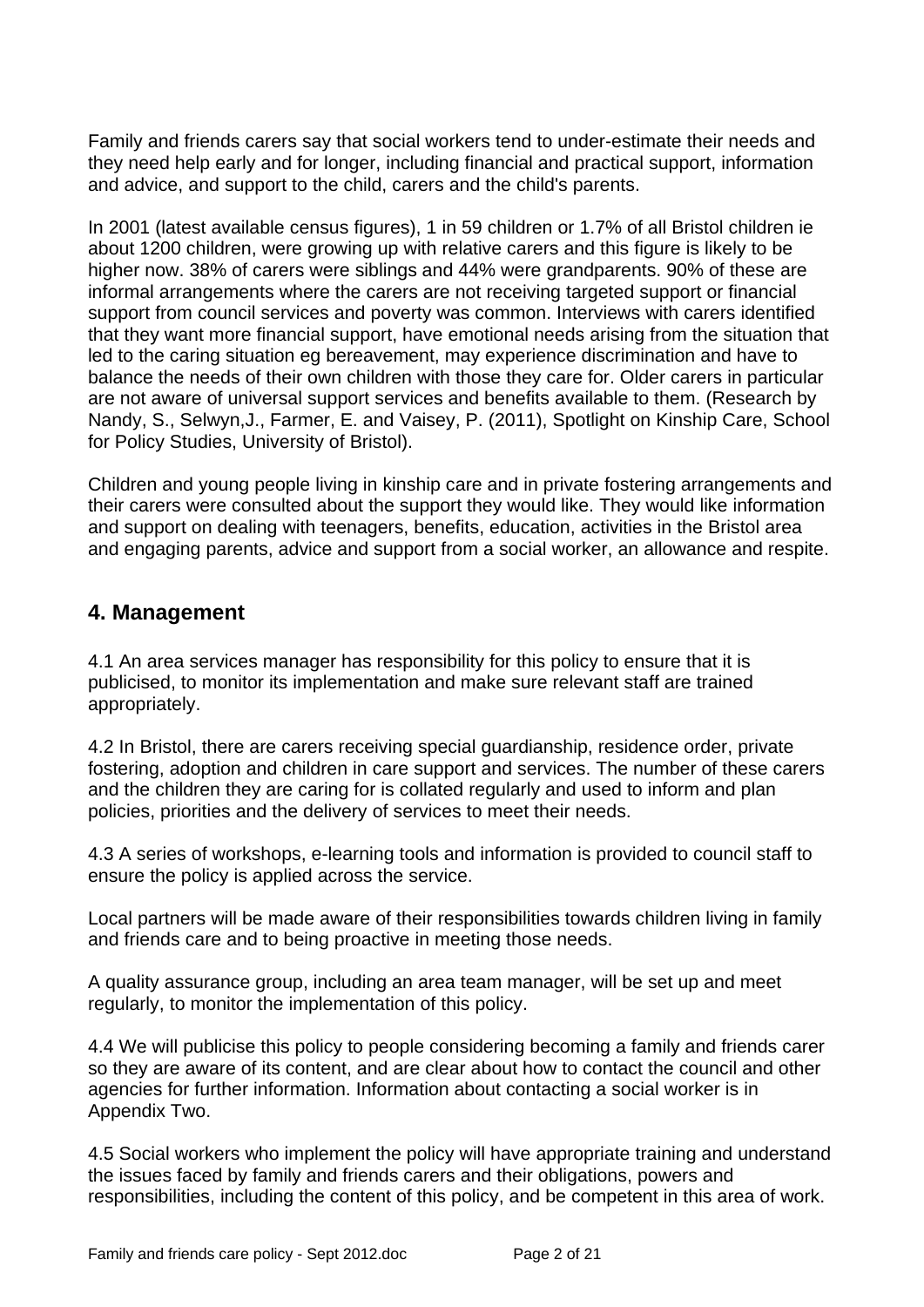### **5. Legal framework**

This policy and guidance is concerned with various legal options for children living with family members or friends and these are set out in detail in Appendix Four. There are a number of legal options which carers can consider. The advice of a social worker or a solicitor may be helpful when deciding which option may be most appropriate. In summary, these are:

#### 5.1 Informal family care

This is when a close relative has chosen to take on the care of the child but does not have parental responsibility. The arrangement was not made by the local authority and the child is not in care.

#### 5.2 Private fostering

This is an arrangement where a child under 16 (or under 18 if disabled) is cared for by someone who does not have parental responsibility and who is not a close relative, for 28 days or more.

#### 5.3 Family, friends and connected people foster care

This is when the child has been placed with a family member, friend or connected person by the council because the person who had been caring for the child was found not to be providing suitable care. The carers are assessed and approved as foster carers to look after that/those particular child/ren. The child is in care and the provisions of Schedule 4 and Regulations 24 and 25 must be followed.

#### 5.4 Residence order (RO)

A residence order is a court order settling the arrangements about the person with whom a child will live. The residence order can be made through either public law proceedings as an alternative to a care order, or through private law proceedings, when a parent, relative or carer makes an application in their own right. The residence order is a positive arrangement to ensure permanence for the child where this can be achieved with relatives, friends or former foster carers (who have consistently cared for a child) and as part of a permanency plan. It is likely to continue until the young person is aged eighteen years.

The carer shares parental responsibility with the child's parents, so they share decision making with respect to the child. The child lives with the person holding the RO, who makes the day-to-day decisions about the child. It is expected the child will have continuing contact with their parents.

#### 5.5 Special guardianship order (SGO)

The special guardianship order is a court order appointing a person to be a child's special guardian and is intended to provide permanence for a child for whom adoption is not appropriate. It gives a person or persons parental responsibility for the child. In contrast to adoption, the birth parents remain the child's legal parents and retain limited parental responsibility. The special guardian has responsibility for day-to-day decisions about caring for the child and for decisions about their upbringing, for example their education. It offers more security than a residence order.

Bristol City Council can provide financial assistance for legal fees for family and friends carers who are applying for residence or special guardianship orders as an alternative to local authority proceedings. See paragraph 7.5.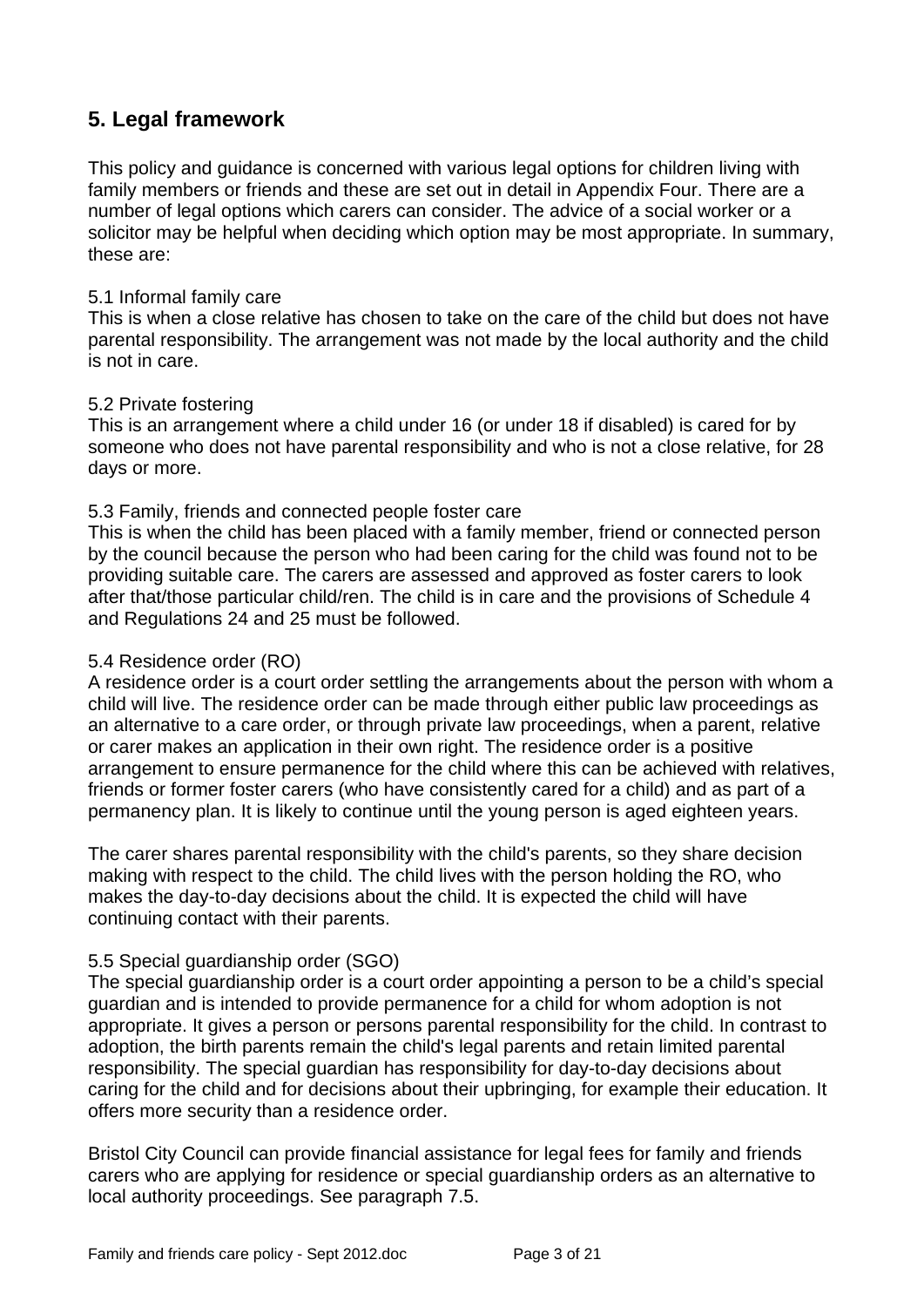If the special guardian lives outside the authority, after three years, responsibility for providing support and services agreed in the initial support plan passes to the authority in which the special guardian is resident. Responsibility for financial services remains with Bristol City Council.

#### 5.6 Adoption order

Adoption provides the only life-long legal arrangement, which will be most suitable for the young child who is unlikely to be able to return to their birth parents within a reasonable time-scale.

#### **6. Information about services and support**

Social workers will advise families as follows as part of ongoing assessment and support.

6.1 There are many places providing free support and information for people looking after children and young people in Bristol. Bristol City Council and its partners want to support carers so that they have the confidence, skills, knowledge and understanding to build a strong family life which keeps children safe, healthy, happy and successful. 'Parenting support' is a term used to describe any activity aimed at providing information, advice and support to parents and carers to help them in bringing up their children. This includes:

- One-to-one and group parent support
- Parenting programmes and courses
- Information, advice and quidance about parenting issues
- Opportunities for parents to get involved and have a say
- Resources to help parents do a good job.

Further specific information on parenting support is available in Appendix Two, where there is also general information to support families.

6.2 We will ensure that people working in services where they first come into contact with children living with family and friends carers, or with carers, understand the challenges they face and can signpost them to relevant services.

6.3 We will ensure that the information they publish demonstrates their responsiveness to the needs of family and friends carers.

### **7. Financial support and advice**

Social workers will advise families as follows as part of ongoing assessment and support.

#### 7.1 Child in need payments

Where a child is cared for informally or in a private fostering arrangement, the council can make 'Child In Need' payments under section 17 of the Children Act 1989, providing appropriate assessments indicate this will meet the child's needs and including an assessment of the financial circumstances of the family. The status of the placement will determine the nature and amount of the financial support and who authorises it. This is a discretionary payment which will only be considered following the assessment by a social worker. A manager can authorise payments up to an agreed financial limit for a specified time and will confirm this in writing. The payments will be reviewed on a twelve weekly basis.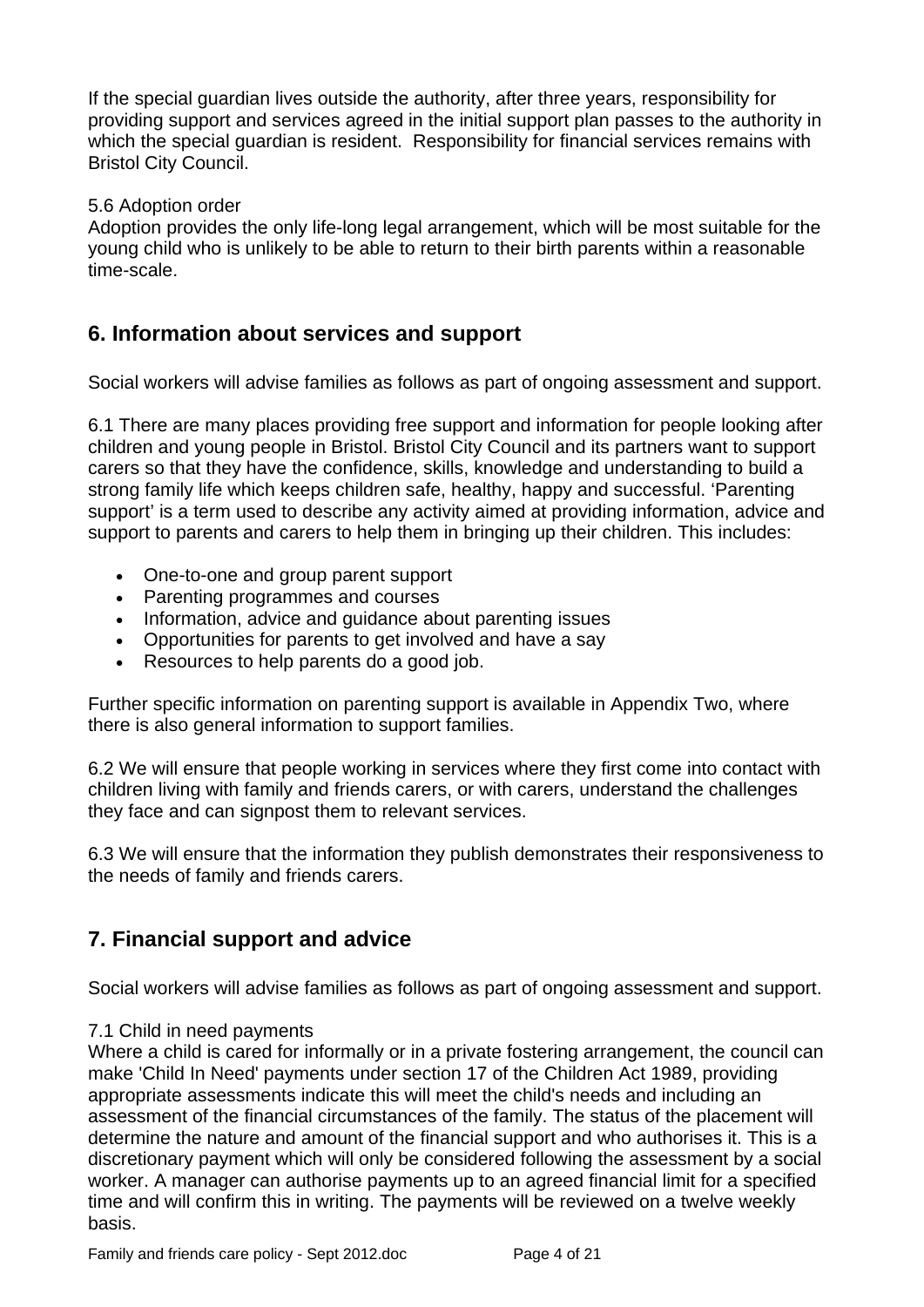There are three categories of payment:

- One-off expenditure such as school uniform or bedroom furniture, if the carer's financial position requires this, although a full assessment is not carried out. There may be certain conditions eg repayment
- Short term financial support eg if a carer takes unpaid time off work or a career break to support children into their new environment. An employer should provide information about any relevant parental leave entitlements
- Regular payments to enable carers to make adjustments or to continue to care for a child in the longer term. This will be a short term measure for an agreed number of weeks while more permanent arrangements are made

These criteria are applied to all payments made under section 17:

- the payment is made to safeguard and promote the welfare of the child
- a worker is actively involved with the family at least for the duration of the payments
- there are no other legitimate sources of finance
- payments are paid to the carer, not the parents
- the payment would not place any person in a fraudulent position.

#### 7.2 Approved family, friends and connected carers

These carers of children looked after by Bristol City Council will be supported financially through the fostering payment system to the same level as non connected foster carers.

#### 7.3 Residence orders

A residence order allowance can be granted in certain circumstances to provide permanency for children. Residence order allowances are purely discretionary. They can only be backdated in exceptional circumstances and after agreement by a senior manager (second tier officer). They are not means tested.

The following three criteria will need to be met before consideration can be given to an allowance:

- A family member agrees to care for a child who is assessed to have significant needs (physical, emotional, health or educational)
- The area service manager agrees the plan
- The circumstances of the child and family mean that the child in need payments will not be sufficient to achieve permanency for the child.

One of the following circumstances will need to apply before consideration can be given to an allowance:

- The residence order presents an alternative to the child becoming looked after
- The child is subject to the pre-proceedings process
- The child is subject to public law proceedings.

7.4 Adoption support allowance and special guardianship allowance For an adopted child, or where a child is subject of a special guardianship order, an allowance may be appropriate, following an assessment of need and, for the carers of an adopted child, a financial means test. This can be paid until the child is 18 years of age.

7.5 Legal fees to apply for residence order or special guardianship order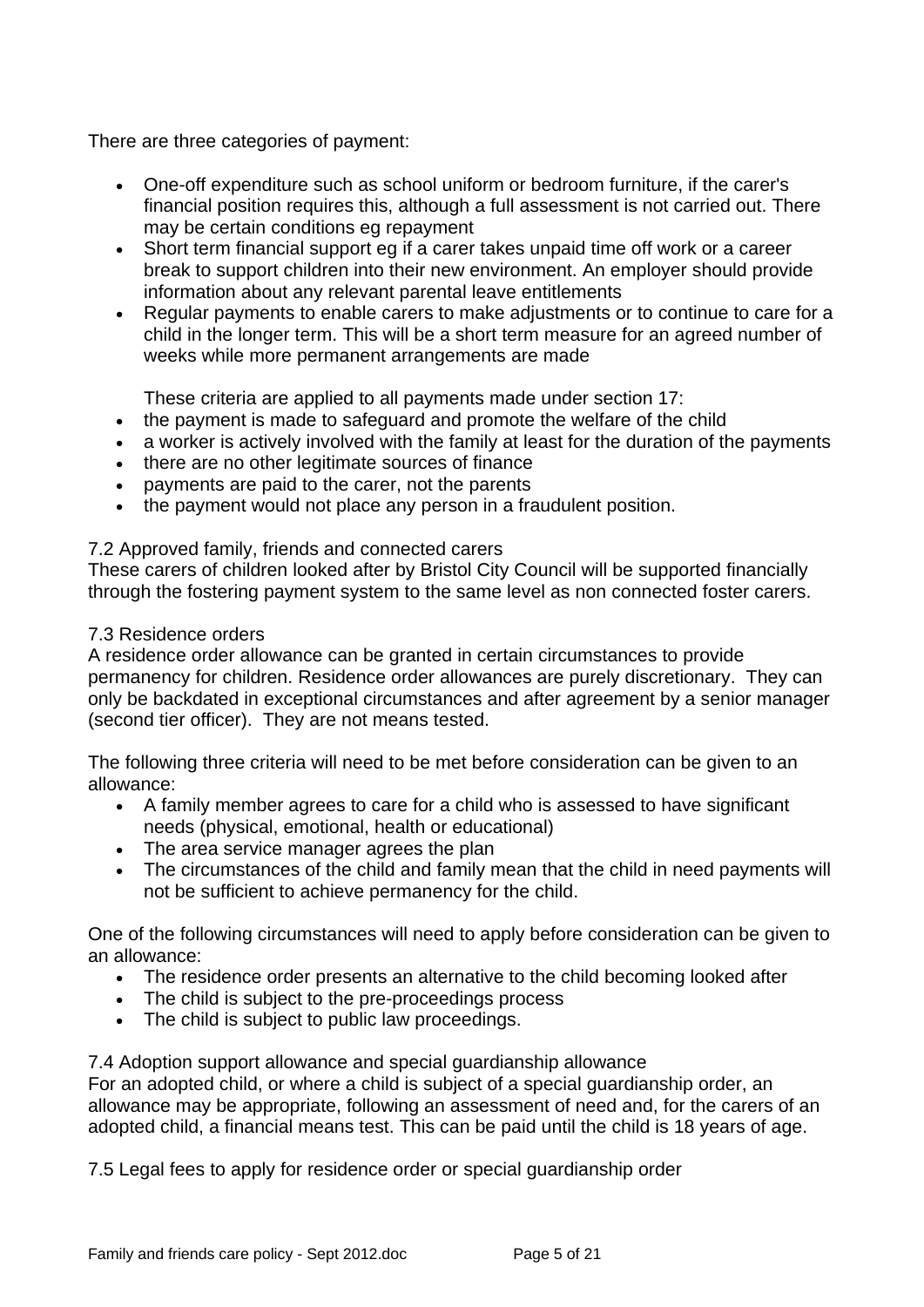Financial assistance for legal fees for family and friends carers who are applying for residence or special guardianship orders as an alternative to local authority proceedings can be provided following an assessment of need.

When the child is the subject of court proceedings taken under the Children Act 1989 by Bristol City Council, it will to fund an initial legal consultation for a maximum of two hours at public funding rates. The council then expects there to be an application to the legal services commission for public funding and it is only if this is refused that the council will consider providing financial support as it is the legal services commission that should fund the application, if possible. Family and friends carers will not get funding from the legal services commission if their financial circumstances take them out of the eligibility criteria.

#### 7.6 Guardian allowance

The Guardian's Allowance is a tax free benefit paid to someone who is looking after a child whose parents have died. In some circumstances it can be paid when only one parent has died. It does not matter how much money you have or how much you earn. See Appendix Four.

#### 7.7 State benefits and allowances

Carers are entitled to child benefit and in some circumstances to other state benefits and allowances such as child tax credit, and sometimes other forms of financial help. Information about sources of support and advice is in Appendix Three.

### **8. Accommodation**

Bristol City Council Housing and registered social landlords recognise the importance of the role played by family and friends carers. Wherever possible, they give them appropriate priority to move to more suitable accommodation if this will prevent the need for a child to become looked after.

Children's social care and Housing work together in partnership to support the housing needs which may face family and friends carers in a range of legal circumstances.

### **9. Supporting contact**

We promote contact for all children in need and looked after children who are living away from home unless it is not practicable or consistent with the child's welfare to do so. We expect that most families should be able to make their own contact arrangements between children and parents. If not, we advise that carers contact support services directly. There are independent organisations that can help facilitate contact between children and their families, including supervision of contact arrangements. See Appendix Two.

In exceptional circumstances, we may make an arrangement to provide advice, support and, if necessary, facilitate contact for a time limited period. We may be involved in supporting contact when it has been assessed and agreed as part of a specific plan to meet the needs of the child as part of a care plan for a child in care, or as part of a post adoption support plan, or special guardianship support plan. See Appendix Two.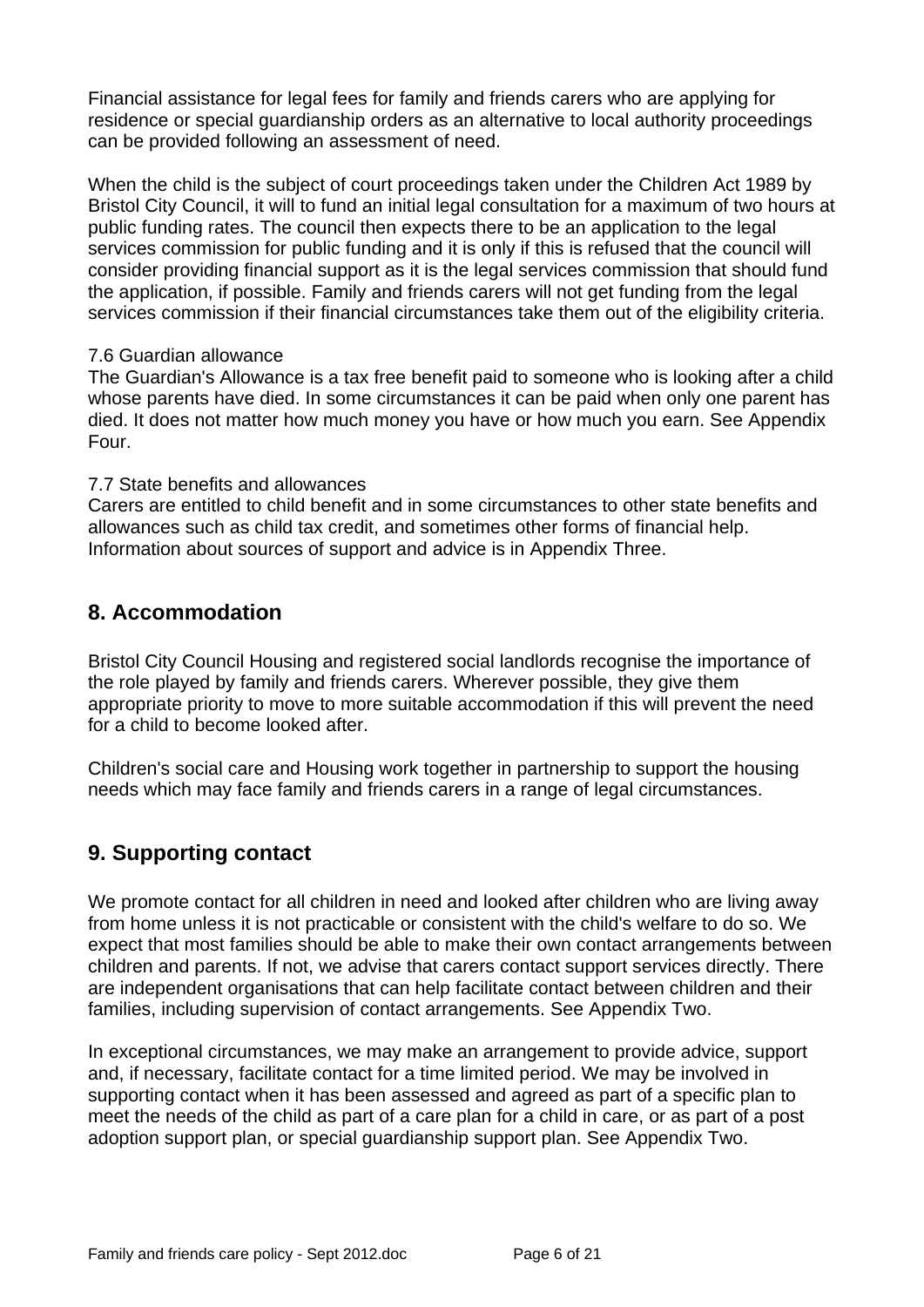## **10. Family Group Conferences**

Where families are receiving a service from children's social workers, and where a need for court proceedings may occur, a family group conference may be considered. This will aim to involve the wider family at an early stage to support it to find solutions to difficulties the family faces in caring for its own children. These are run by Barnardo's in Bristol and can be held in all new and proposed kinship arrangements. See Appendix Two.

## **11. Support groups**

There are parent/carer self help and support groups, some with child care paid by parents/carers, available to anyone in Bristol and listed on One Big Database. If there appears to be a need, we will work with our partner agencies to encourage them to set up further support groups through universal services. There are also specific support groups for foster carers, private foster carers and family, friends and carers connected to a child run or supported by Bristol City Council. Family and friends carers and carers connected to a child can attend any of the foster carers support groups they wish. These are all available through your social worker. See Appendix Two.

There are support groups and training for adopters, events for adopted children and families and a teenagers' activity group. A voluntary organisation is commissioned to provide services for birth parents, including counselling and other support services. These are available through your social worker.

### **12. Private fostering arrangements**

Children who are not living with close family members for more than 28 days may be in a private fostering arrangement. This will cease when the child reaches 16, unless they are disabled, in which case it ceases when they are 18. If the child is 16 and the living arrangements continue, this guidance continues to apply as the arrangement will revert to that of informal family and friends care. Bristol City Council has a statement, policy and procedures about private fostering and provides assessment of private fostering arrangements and support to children, parents and private foster carers involved in these arrangements. Further information is available on the Bristol City Council web-site here: [www.bristol.gov.uk/privatefostering](http://www.bristol.gov.uk/privatefostering)

### **13. Family, friends and connected people foster carers**

Family, friends or other people connected to a child in care who they are looking after need to be assessed as a foster carer for that specific child by the council. Such placements can be made in an emergency and an assessment must then be completed within 16 weeks. The kinship care team carry out this assessment and provide ongoing supervision of the placement. They also offer support and advice to the carer, including specific support groups, a newsletter and events as well as access to general foster care support groups, a newsletter and a web site available to all foster carers.

A clear distinction must be made between an informal placement with family and friends the use of Section 17 to support or facilitate a family where the child does not need the additional legal protection of coming into the care of the council - and a placement with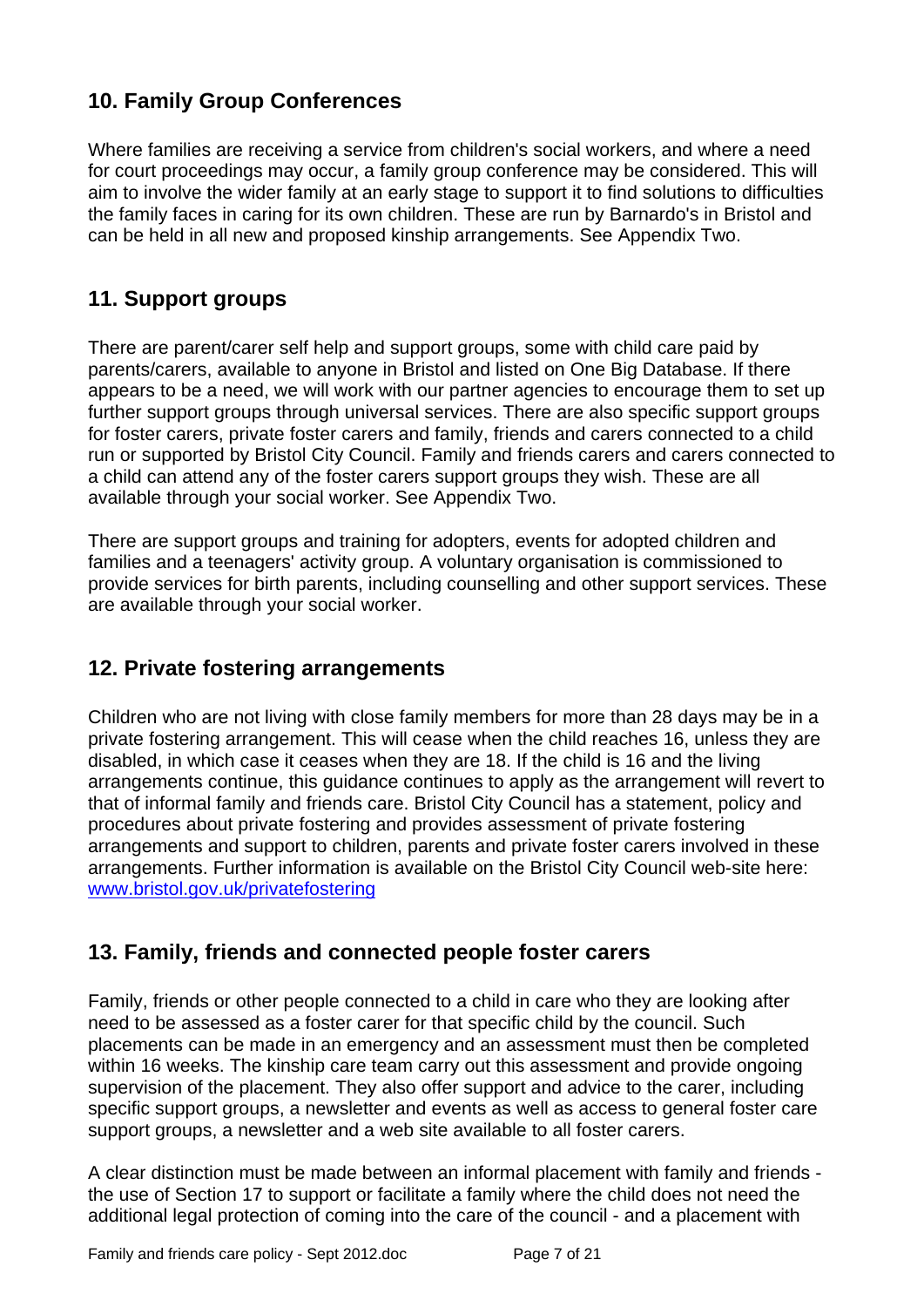family and friends foster carers or connected people for a child in care. If a child is the subject of an interim care order, care order, emergency protection order or taken into police protection then they cannot be placed in an informal arrangement.

#### **14. Special guardianship, residence orders and adoption**

Relatives can apply for a residence order or special guardianship order in respect of the child without the leave of the court after caring for the child for one year, instead of three years as was previously the case. The family or friends carer may also apply to adopt the child. There is more detailed information in Appendix Four.

### **15. Complaints, comments and compliments**

We welcome suggestions, compliments, enquiries and complaints about our services from children, young people, families and friends carers and other relevant people. Information about the procedure is available in the leaflet 'Fair Comment: we want to know what you think, so we can improve the services we provide', on the Council's website [www.bristol.gov.uk/page/contact-childrens-services](http://www.bristol.gov.uk/page/contact-childrens-services#jump-link-1) or by contacting the complaints section on 0117 922 3707 or email to [CYPS Complaints](mailto:CYPS Complaints)

There is a separate process for people who wish to appeal against an agency decision not to approve them as a foster carer. The applicant will be informed in writing of the reasons. They may submit written representation to the panel requesting it reconsider the decision, outlining the reasons why. This representation must be made within 28 days following notification of the panel decision. On receipt of this written representation, the panel will reconsider their decision and any additional relevant information that is provided. The panel will make a new recommendation followed by a decision from the Agency Decision Maker and this will be confirmed to applicants in writing.

Approved by Safeguarding Area Leadership Team, Children and Young People's Services, Bristol City Council on 29 November 2011. Date of review: November 2013 or earlier if required.

**If you would like this information in another language, Braille, audio tape, large print, easy English, BSL video or CD rom or plain text please contact (0117) 903 7788.**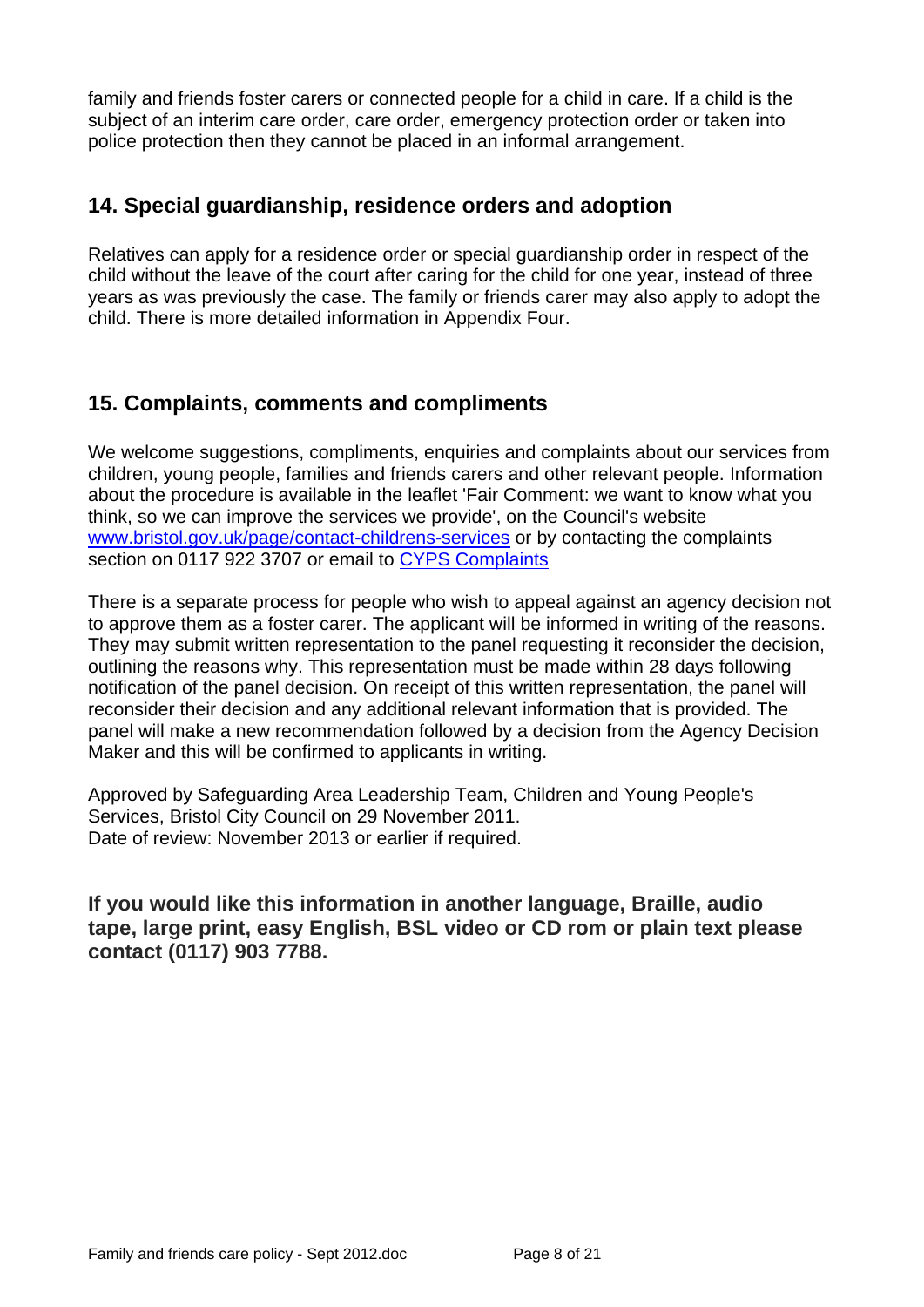## **Appendix One: Evidence**

Studies show that family and friend's foster carers are significantly more disadvantaged than unrelated foster carers eg more are lone carers, has a disability or chronic illness, live in overcrowded conditions or experience financial hardship.

Children with family and friends carers feel more securely attached and have greater continuity of care than with stranger carers, which helps with their long-term well-being. Placements last longer and children have fewer moves with family and friends, although some of this is because a higher proportion of stranger placements were intended as short tem placements only and some ended when children returned home or in a planned move. Breakdown rates are almost identical.

Family and friends care contributes to a child's sense of security and personal identity through minimising other disruptions eg a child may remain in the same neighbourhood and school, and contact with parents is more likely, although complex.

Standards of care and child safety may be variable and lower than the average for unrelated foster carers, carers may be more inclined to use physical punishment and they are more likely to be struggling to cope.

Children's well-being tends to be about equal as measured by health, education, emotional and behavioural development and they experience better outcomes with regard to behavioural problems, adaptive behaviours, and well-being.

Family and friends carers say they are often uncertain about what help is available and how to access it and find the response variable, with their needs being under-estimated or help given too late or finishing too soon.

Children and young people advise that families and friends should be assessed first, using the same judgement as for stranger foster carers.

Research sources are identified in 'Family and Friends care: statutory guidance for local authorities', Department for Education, 2011.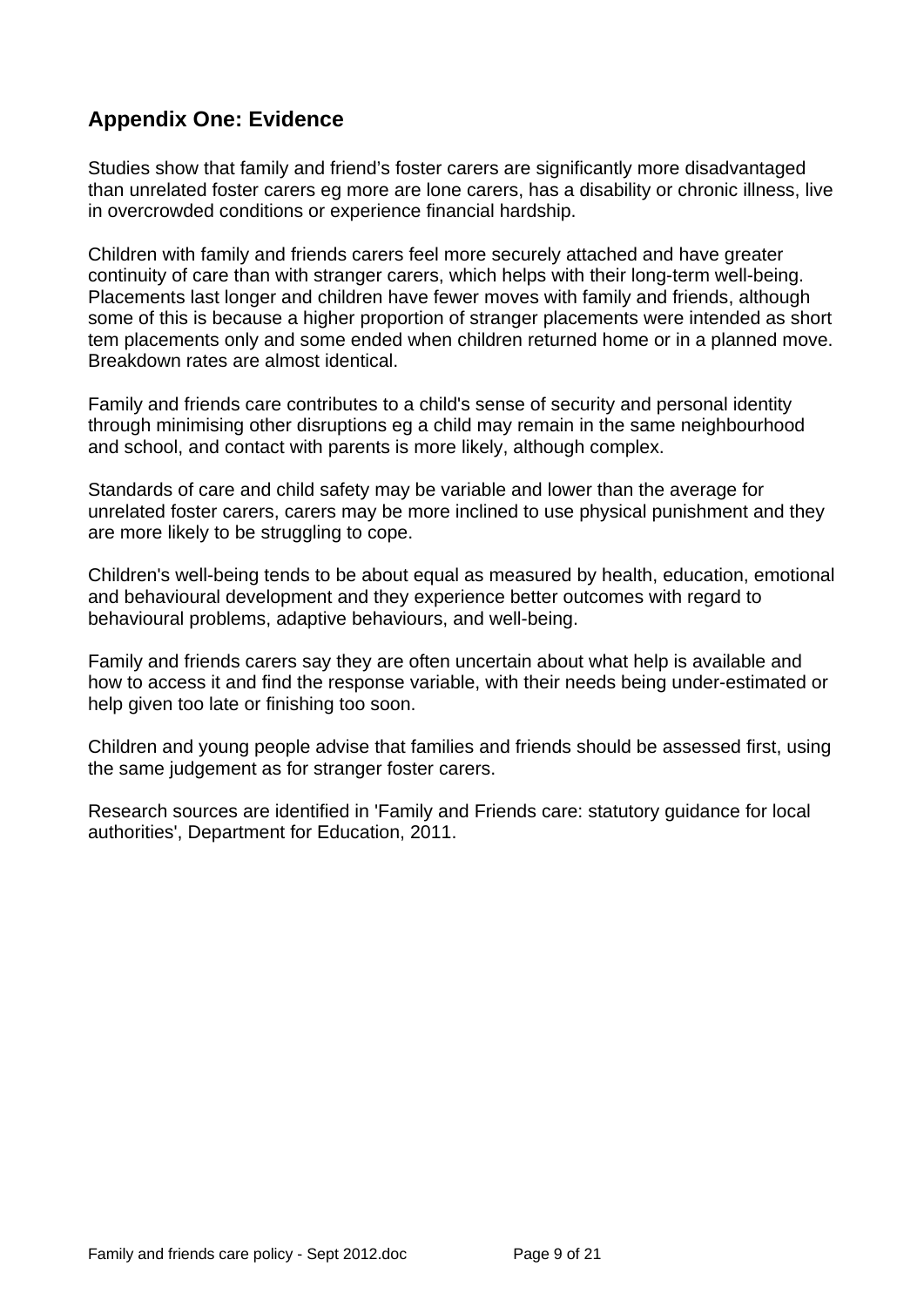## **Appendix Two: Bristol organisations and information**

#### **To contact a social worker**

Telephone: North Bristol, 0117 903 8700 East/ Central Bristol, 0117 903 6500 South Bristol - Hartcliffe, 0117 353 2299 South Bristol - Knowle, 0117 903 1414 Outside office hours, Emergency Duty Team: 01454 615 165 [Email: childprotection@bristol.gov.uk](mailto:childprotection@bristol.gov.uk) Website: [www.bristol.gov.uk/ccm/content/Health-Social-Care/Children-and-family](http://www.bristol.gov.uk/ccm/content/Health-Social-Care/Children-and-family-care/child-protection--and-abuse.en)[care/child-protection--and-abuse.en](http://www.bristol.gov.uk/ccm/content/Health-Social-Care/Children-and-family-care/child-protection--and-abuse.en)

#### **Family support**

One big database

General information in a directory including national and local organisations offering support, advice and guidance for children, young people, parents, carers and professionals on addictions, child protection, benefits, domestic abuse, mediation, grants, funding, legal issues, arts, leisure, youth clubs, children's centres, after school clubs. Website: [www.1bigdatabase.org.uk.](http://www.1bigdatabase.org.uk/) Tel: 01454 868008

Email: [cis@southglos.gov.uk.](mailto:cis@southglos.gov.uk) 

Parenting hub

This 'sign posting' web-site has useful information and on-line support for parents and carers in Bristol with links to the home pages of relevant web-sites. [Website: www.bristolparentinghub.co.uk](http://www.bristolparentinghub.co.uk/)

[Tel:](http://www.bristolparentinghub.co.uk/) 0845 129 7217 (Family Information Service) Email: [askcyps@bristol.gov.uk](mailto:askcyps@bristol.gov.uk)

Parenting support Information about parenting support. Website: [www.bristol.gov.uk/page/support-parents-and-carers](http://www.bristol.gov.uk/page/support-parents-and-carers) Tel: 0117 914 3024

Single Parent Action Network Parenting programmes, web-site with online support groups, information, interactive learning games, links to other organisations, news, research and money advice. [Web-site:](mailto:school.admissions@bristol.gov.uk) [www.spanuk.org.uk](http://www.spanuk.org.uk/) Tel: 0117 9514231 **Study Centre:** 0117 952 2712

**Address: SPAN, Millpond, Baptist Street, Easton, Bristol BS5 0YW [Email:](mailto:info@spanuk.org.uk)** [info@spanuk.org.uk](mailto:info@spanuk.org.uk)

#### **Contact between children and their families**

Action for Children runs a contact centre in Bristol. Website: [www.actionforchildren.org.uk/our-services/family-support](http://www.actionforchildren.org.uk/our-services/family-support) [Tel: 0117 0354440](http://www.actionforchildren.org.uk/our-services/family-support)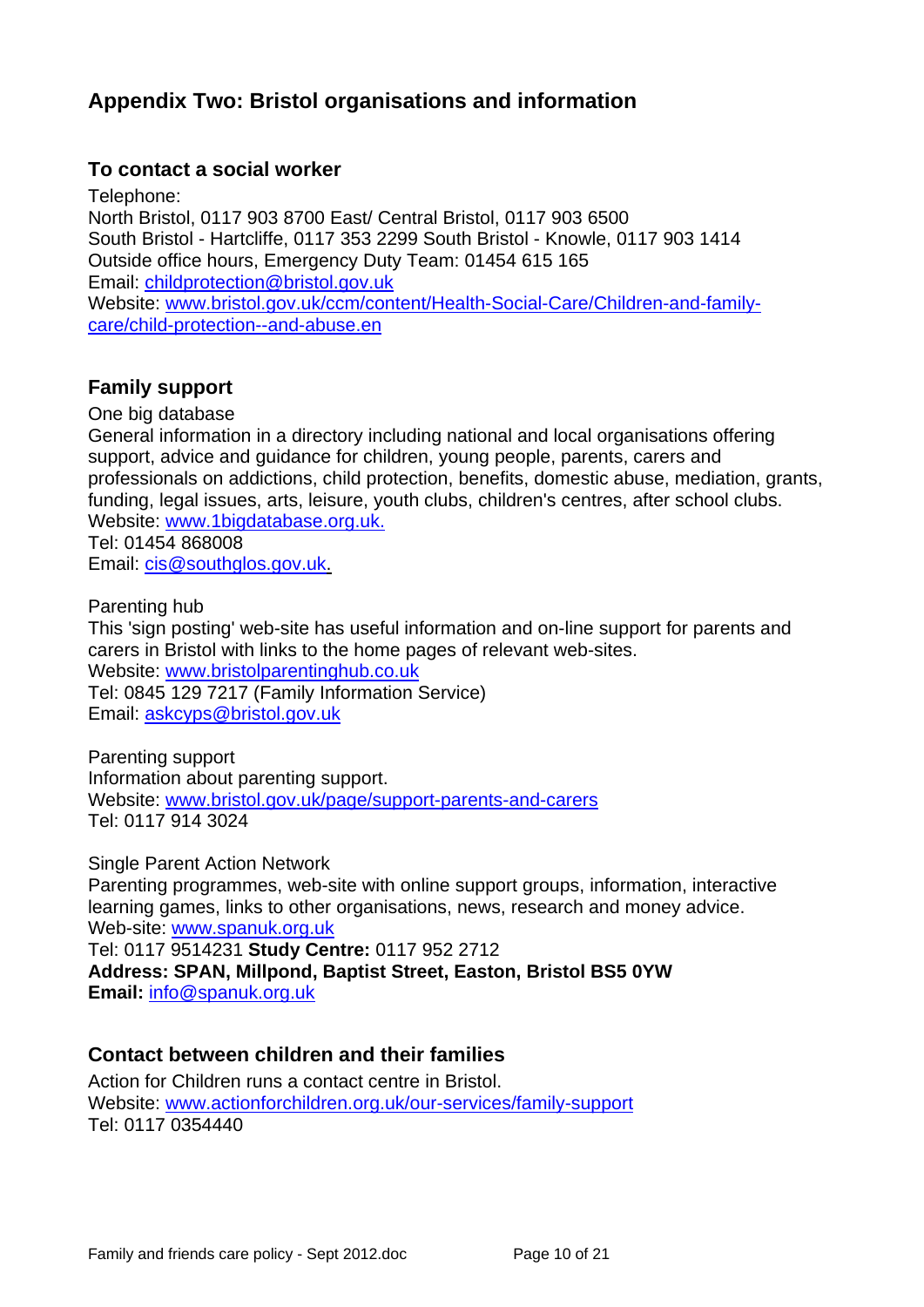#### **Early years child care (three year olds and under)**

Some two year olds are entitled to free early learning and childcare available through a health visitor or children's centre. All children aged three years and over can have free nursery education for 15 hours a week.

Website: [www.bristol.gov.uk/page/early-education-and-childcare](http://www.bristol.gov.uk/page/early-education-and-childcare) Tel: 0845 129 7217 (Family Information Service)

#### **Family mediation services**

These are listed on One Big Database. Website: [www.1bigdatabase.org.uk](http://www.1bigdatabase.org.uk/) Tel: 01454 868008 Email: [cis@southglos.gov.uk.](mailto:cis@southglos.gov.uk)

### **Financial support**

Information about welfare rights and money advice from Bristol City Council. Address: Welfare Rights and Money Advice Service, PO Box 595, Bristol BS99 2AW Website: [www.bristol.gov.uk/ccm/navigation/advice-and-benefits/welfare-rights-and](http://www.bristol.gov.uk/ccm/navigation/advice-and-benefits/welfare-rights-and-money-advice-service/)[money-advice-service](http://www.bristol.gov.uk/ccm/navigation/advice-and-benefits/welfare-rights-and-money-advice-service/) Helpline: 0117 3772877 Minicom: 0117 3772878 Email: [welfarerights@bristol.gov.uk](mailto:welfarerights@bristol.gov.uk)

Advice West Information and list of local advice centres run by voluntary organisations within the former county of Avon and surrounding areas Website: [advicewest.org.uk](http://advicewest.org.uk/) Email: [admin@advicewest](mailto:admin@advicewest.org.uk)

Bristol Debt Advice Centre Website: [www.bdac.org.uk](http://www.bdac.org.uk/) Tel: 0117 954 3990

Information, advice and guidance about back to work financial calculations, tax credits etc are available from Family Information Service on 0845 129 7217. Job Centres Plus have specialist parent advisors.

#### **Health**

Contact a GP about any health issues and they will give you information or put you in touch with specialist health services or organisations. To find a GP, hospital, pharmacy, dentist or walk-in centre, look at the Bristol Primary Care Trust web site: [Website: www.bristol.nhs.uk/your-services--nhs-bristol/service-finder.aspx](http://www.bristol.nhs.uk/your-services--nhs-bristol/service-finder.aspx)

There are targeted and specialist services such as Child and Family Consultation Services (CAMHS) at:

[www.nbt.nhs.uk/our\\_services/a\\_-\\_z\\_of\\_services/c/child\\_\\_family\\_consultation.aspx](http://www.nbt.nhs.uk/our_services/a_-_z_of_services/c/child__family_consultation.aspx)

Ask a health visitor for advice about pre-school children: contact one through your GP. Discuss issues with the school nurse for older children.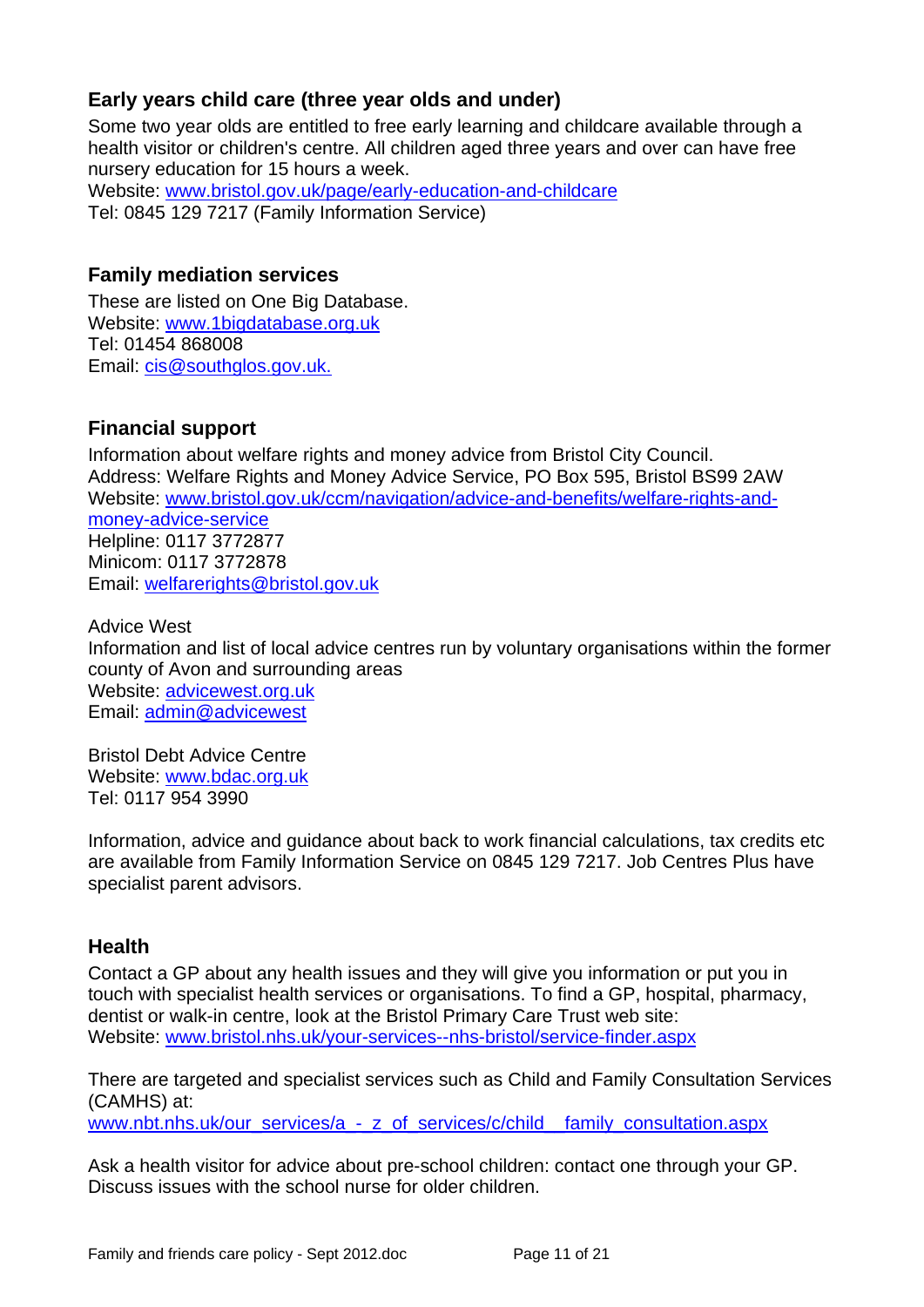#### **Housing**

Information about housing from Bristol City Council. [Website: www.bristol.gov.uk/ccm/navigation/housing/housing-advice](http://www.bristol.gov.uk/ccm/navigation/housing/housing-advice/) [Tel: 0117 922 2400](http://www.bristol.gov.uk/ccm/navigation/housing/housing-advice/)

#### **Schools**

Information about schools in Bristol, including joining a school. [Website: www.bristol.gov.uk/ccm/navigation/education-and-learning/schools-and-colleges](http://www.bristol.gov.uk/ccm/navigation/education-and-learning/schools-and-colleges/) Address: School Admissions, Bristol City Council, PO Box 57, Bristol, BS99 7EB **Tel**: 0117 903 7694 **Fax**: 0117 903 7710 **Email**: [school.admissions@bristol.gov.uk](mailto:school.admissions@bristol.gov.uk)

## **Appendix Three: National organisations and information**

### **Action for Prisoners' Families**

Works to reduce the negative impact of imprisonment on prisoners' families. Produces publications and resources, and provides advice, information, training and networking. [Website: www.prisonersfamilies.org.uk](http://www.prisonersfamilies.org.uk/)

Address: Unit 21, Carlson Court, 116 Putney Bridge Road, London SW15 2NQ Tel: 020 8812 3600 Advice line:0808 808 2003 E-mail: [info@actionpf.org.uk,](mailto:info@actionpf.org.uk) [info@prisonersfamilieshelpline.org.uk](mailto:info@prisonersfamilieshelpline.org.uk)

### **Addaction**

Offers a range of support for families and carers affected by substance misuse. [Website: www.addaction.org.uk](http://www.addaction.org.uk/) Address: 67-69 Cowcross Street, London EC1M 6PU Tel: 020 7251 5860 Email: [info@addaction.org.uk](mailto:info@addaction.org.uk)

### **Adfam**

Works with families affected by drugs and alcohol, and supports carers of children whose parents have drug and alcohol problems. [Website: www.adfam.org.uk](http://www.adfam.org.uk/) Address: 25 Corsham Street, London N1 6DR Tel: 020 7553 7640 Email: [admin@adfam.org.uk](mailto:admin@adfam.org.uk)

### **Advisory Centre for Education (ACE)**

Independent advice and information for parents/carers on state education and schooling including admissions, exclusion, attendance, special educational needs and bullying. [Web-site: www.ace-ed.org.uk](mailto:admin@adfam.org.uk) Address: 1c Aberdeen Studios, 22 Highbury Grove, London N5 2DQ

Tel: 0808 800 5793 (General advice line) 0808 800 0327 (Exclusion advice line) 020 7704 9822 (Exclusion information line, 24hr answer phone)

Family and friends care policy - Sept 2012.doc Page 12 of 21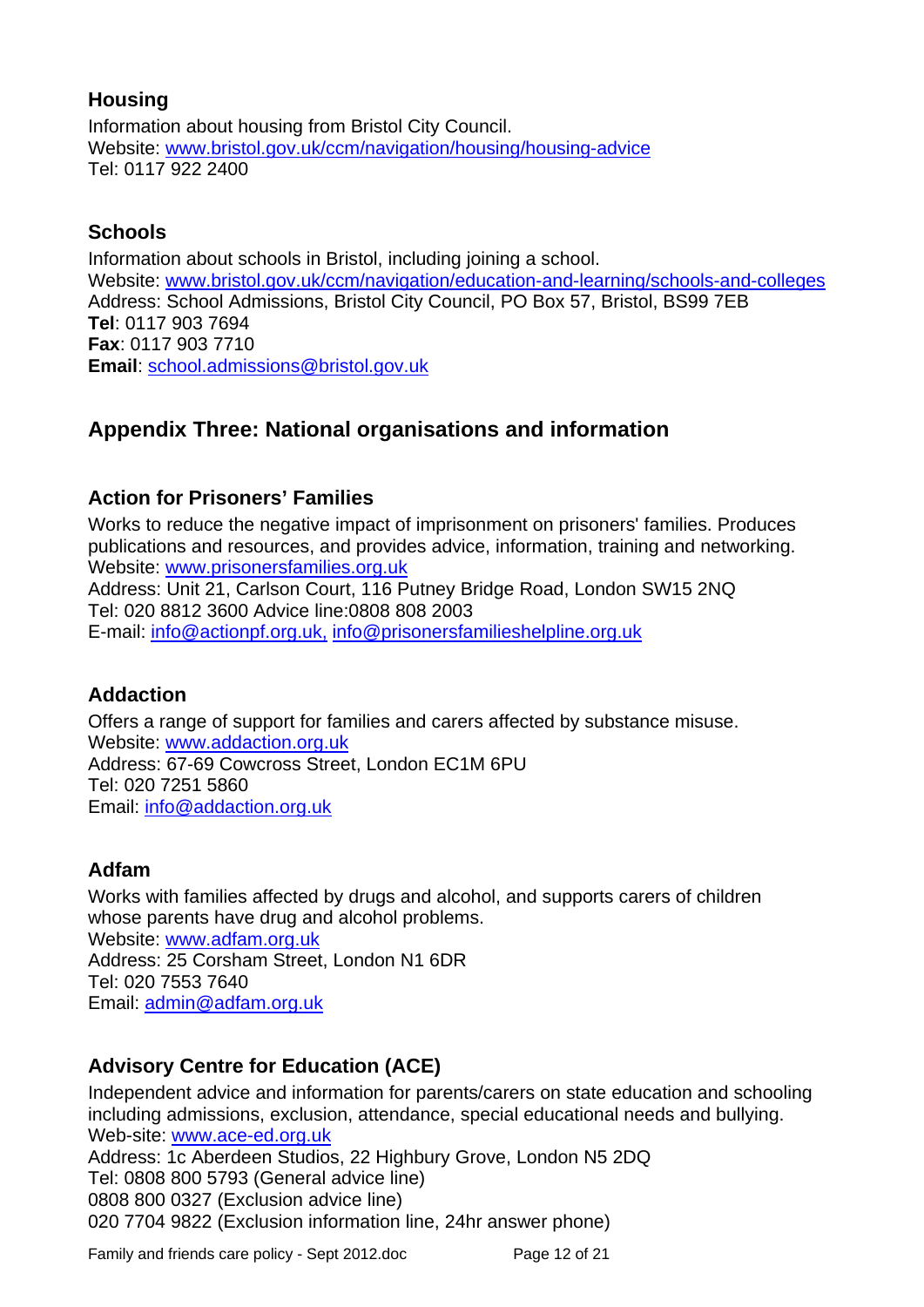#### **BeGrand.net**

Website offering information and advice to grandparents and online and telephone advice. [Website: www.begrand.net](http://www.begrand.net/) Helpline: 0845 434 6835

#### **British Association for Adoption and Fostering (BAAF)**

Provides information and advice about adoption and fostering and publishes resources. [Website: www.baaf.org.uk](http://www.baaf.org.uk/) Address: Saffron House, 6-10 Kirby Street, London EC1N 8TS Tel: 020 7421 2600 Email**:** [mail@baaf.org.uk](mailto:mail@baaf.org.uk)

#### **Children's Legal Centre**

Free independent legal advice and factsheets for children, parents, carers, professionals**.** [Website: www.childrenslegalcentre.com](http://www.childrenslegalcentre.com/) Address: University of Essex, Wivenhoe Park, Colchester, Essex CO4 3SQ Tel: 01206 877 910 0808 802 0008 (Child Law Advice Line) 0845 345 4345 (Community Legal Advice - Education) E-mail: [clc@essex.ac.uk](mailto:clc@essex.ac.uk)

#### **Citizens Advice Bureaux**

Helps people resolve their legal, money and other problems by providing free, independent and confidential advice through local bureaux and website. [Website: www.citizensadvice.org.uk](http://www.citizensadvice.org.uk/)

#### **Department for Education**

Details of telephone help lines and online services for information, advice and support on issues that parents and families may face in bringing up children and young people. [Website: www.education.gov.uk/childrenandyoungpeople/families](http://www.education.gov.uk/childrenandyoungpeople/families)

#### **Direct Government - information about public services in one place**

Information about money, tax and benefits [Website: www.direct.gov.uk/en/MoneyTaxAndBenefits/index.htm](http://www.direct.gov.uk/en/MoneyTaxAndBenefits/index.htm)

### **Family Fund Trust**

Helps families with severely disabled or seriously ill children to have choices and enjoy ordinary life. Gives grants to make life easier and more enjoyable. Website: [www.familyfund.org.uk](http://www.familyfund.org.uk/) Address: 4 Alpha Court, Monks Cross Drive, York YO32 9WN Tel: 0845 130 4542 Email: [info@familyfund.org.uk](mailto:info@familyfund.org.uk)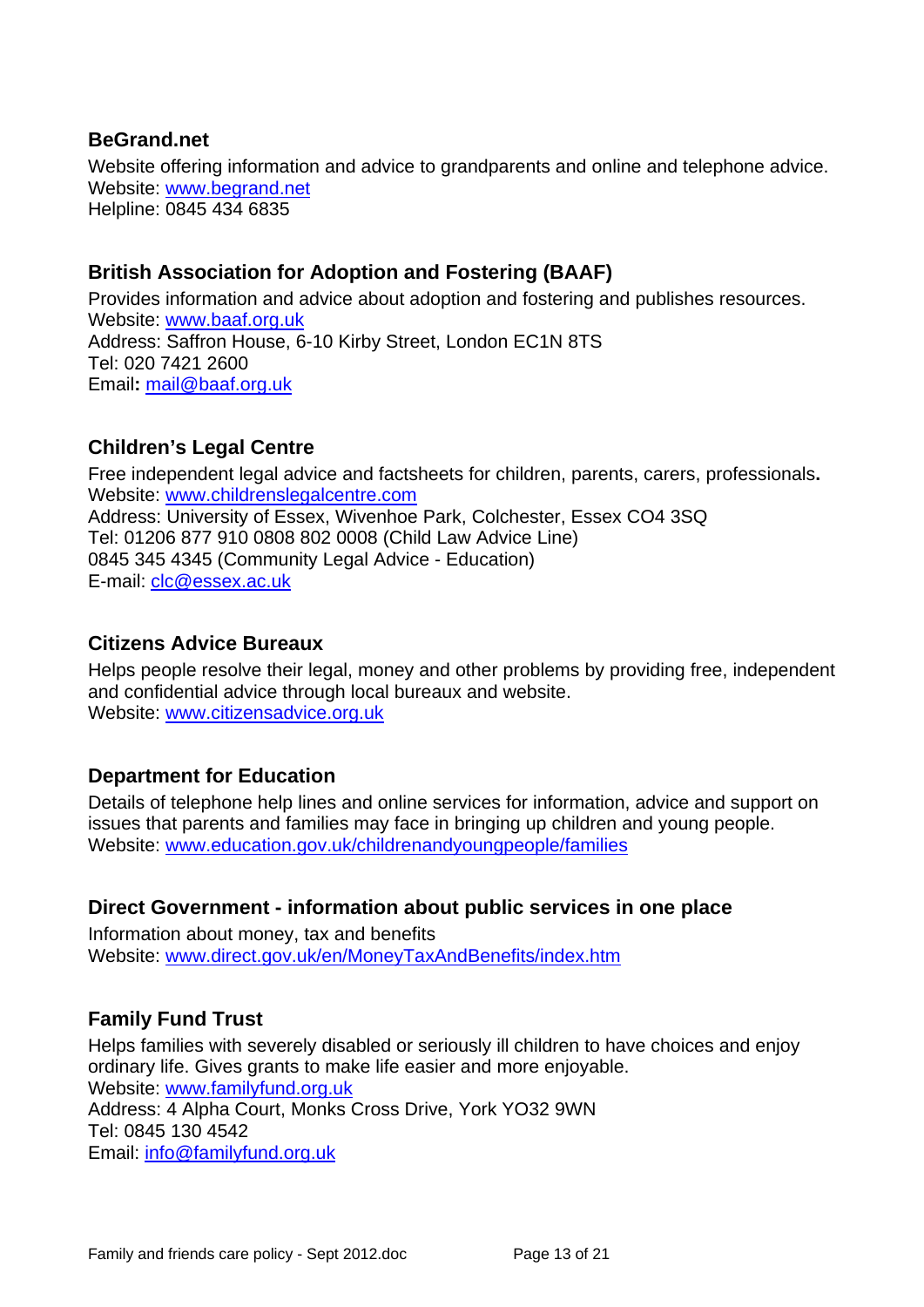## **Family Rights Group (FRG)**

Advice to parents and family whose children require children's social care services because of welfare needs or concerns. Publishes resources, helps to develop support groups for family and friends carers and runs a discussion board. Web-site: www.frg.org.uk Address: Second Floor, The Print House, 18 Ashwin Street, London E8 3DL Tel: 020 7923 2628 0800 801 0366 (Advice line) Email**:** [advice@frg.org.uk](mailto:advice@frg.org.uk)

#### **The Fostering Network**

Supports foster carers and anyone interested in fostering to improve the lives of children in care. Publishes resources and runs Fosterline, a confidential advice line for foster carers including concerns about a child's future, allegations, complaints, legislation, finances. [Website: www.fostering.net](http://www.fostering.net/)

Address: 87 Blackfriars Road, London SE18HA Tel: 020 7620 6400 0800 040 7675 (Fosterline) Email: info@fostering.net fosterline@fostering.net

#### **The Grandparents' Association**

Supports grandparents and families, especially those who have lost /are losing contact because of problems, caring for grandchildren full-time, and with childcare responsibilities. [Website: www.grandparents-association.org.uk](http://www.grandparents-association.org.uk/) Address: Moot House, The Stow, Harlow, Essex CM20 3AG Tel: 01279 428040 0845 434 9585 Helpline 0844 357 1033 (Welfare benefits advice and information) Email: [info@grandparents-association.org.uk](mailto:info@grandparents-association.org.uk)

#### **Grandparents Plus**

Champions the role of grandparents and the wider family in children's lives, especially when they take on the caring role in difficult family circumstances. Address: Grandparents Plus, 18 Victoria Park Square, Bethnal Green, London E2 9PF Tel: 020 8981 8001 Email: [info@grandparentsplus.org.uk](mailto:info@grandparentsplus.org.uk)

#### **HM Revenue and Customs**

Information about child benefit and guardian's allowance. [Website: www.hmrc.gov.uk/childbenefit/index.htm](http://www.hmrc.gov.uk/childbenefit/index.htm) Address: Child benefit office, PO Box 1, Newcastle Upon Tyne, NE88 1AA Tel: 0845 302 1444 (Helpline) 0845 302 1474 (Textphone)

#### **Mentor UK**

Promotes health and wellbeing of young people to reduce the damage that drugs can do. [Website: www.mentoruk.org.uk](http://www.mentoruk.org.uk/) Address: Fourth Floor, 74 Great Eastern Street, London EC2A 3JG Tel: 020 7739 8494 Email: [admin@mentoruk.org](mailto:admin@mentoruk.org)

Family and friends care policy - Sept 2012.doc Page 14 of 21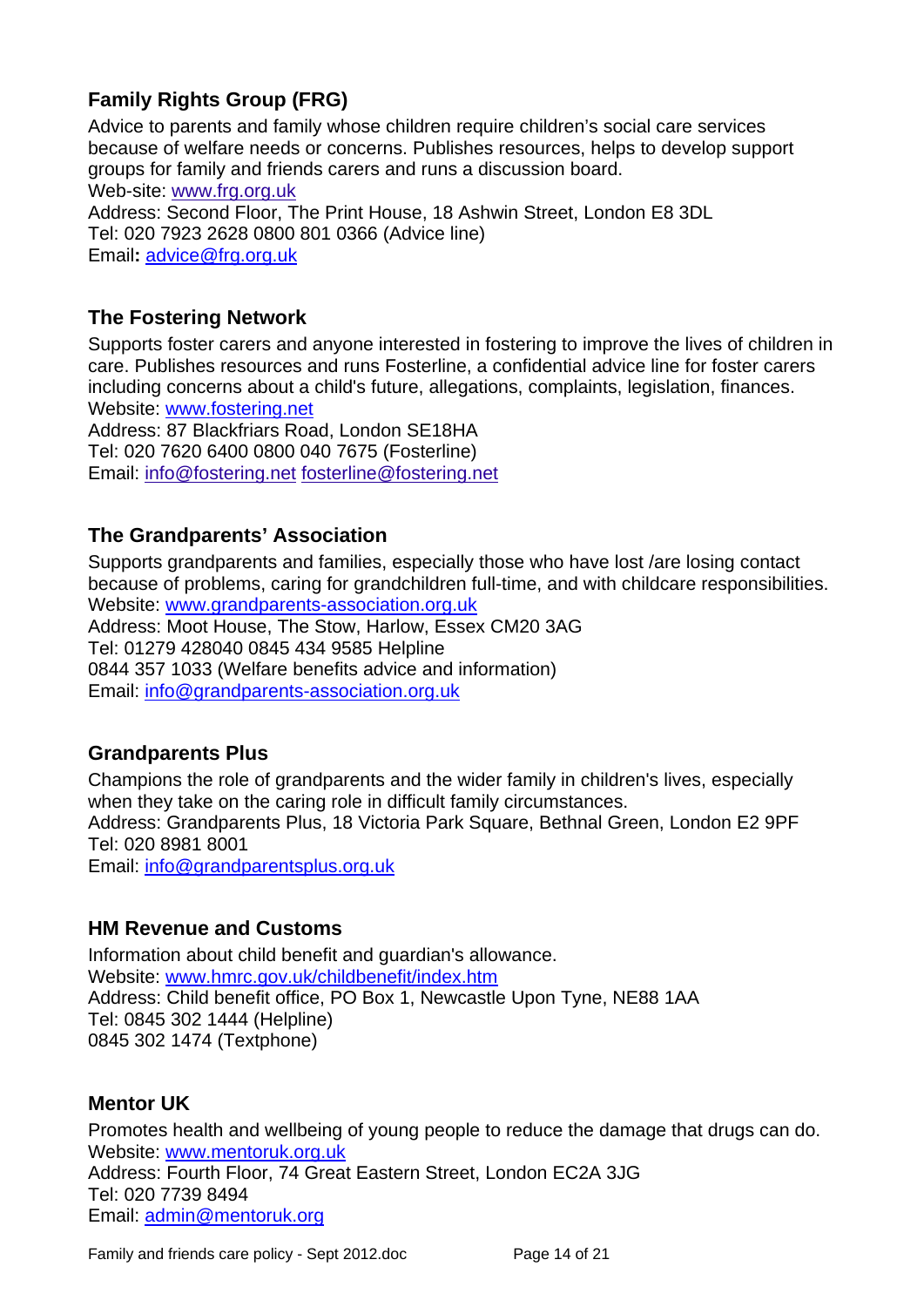#### **Family Mediation Helpline**

information and advice about family mediation services and eligibility for public funding. Website: [www.familymediationhelpline.co.uk](http://www.familymediationhelpline.co.uk/) Tel: 08456 026627

#### **National Family Mediation (NFM)**

Provides mediation services to support couples who are separated, and their children and others affected by this. [Website: www.nfm.org.uk](http://www.nfm.org.uk/) Address: 4 Barnfield Hill, Exeter EX1 1SR Tel: 0300 4000 636 [Email: general@nfm.org.uk](mailto:general@nfm.org.uk)

### **Partners of Prisoners and Families Support Group**

Operates helpline and services to support to anyone with a link to someone in prison, prisoners and other agencies. [Website: www.partnersofprisoners.co.uk](http://www.partnersofprisoners.co.uk/) Address: Valentine House, 1079 Rochdale Road, Blackley, Manchester M9 8AJ Tel: 0161 702 1000 0808 808 2003 (Offenders' families helpline) Email: info@prisonersfamilieshelpline.co.uk

### **Prison Advice and Care Trust (PACT)**

Practical and emotional support to prisoners and their families. The Kinship Care Support Service provides support and advice to carers of children with parents in HMP Holloway. [Website: www.prisonadvice.org.uk](http://www.prisonadvice.org.uk/)

Address: Park Place, 12 Lawn Lane, Vauxhall, London SW8 1UD Tel: 0207 7359535

### **Parents Against Drug Abuse (PADA)**

Delivers support and services to the families of substance users and a national helpline. [Website: www.pada.org.uk](http://www.pada.org.uk/) Address: The Foundry, Marcus Street, Birkenhead CH41 1EU Tel: 0151 649 1580 08457 023867 (National Families Helpline)

#### **Parentline Plus**

Help and support for family life, information, an online chat facility and a 24 hour helpline. [Website: www.familylives.org.uk](http://www.familylives.org.uk/) Address: CAN Mezzanine, 49-51 East Road, London N1 6AH Tel: 020 7553 3080 0808 800 2222 (24hr Advice line) Email: [parentsupport@familylives.org.uk](mailto:parentsupport@familylives.org.uk)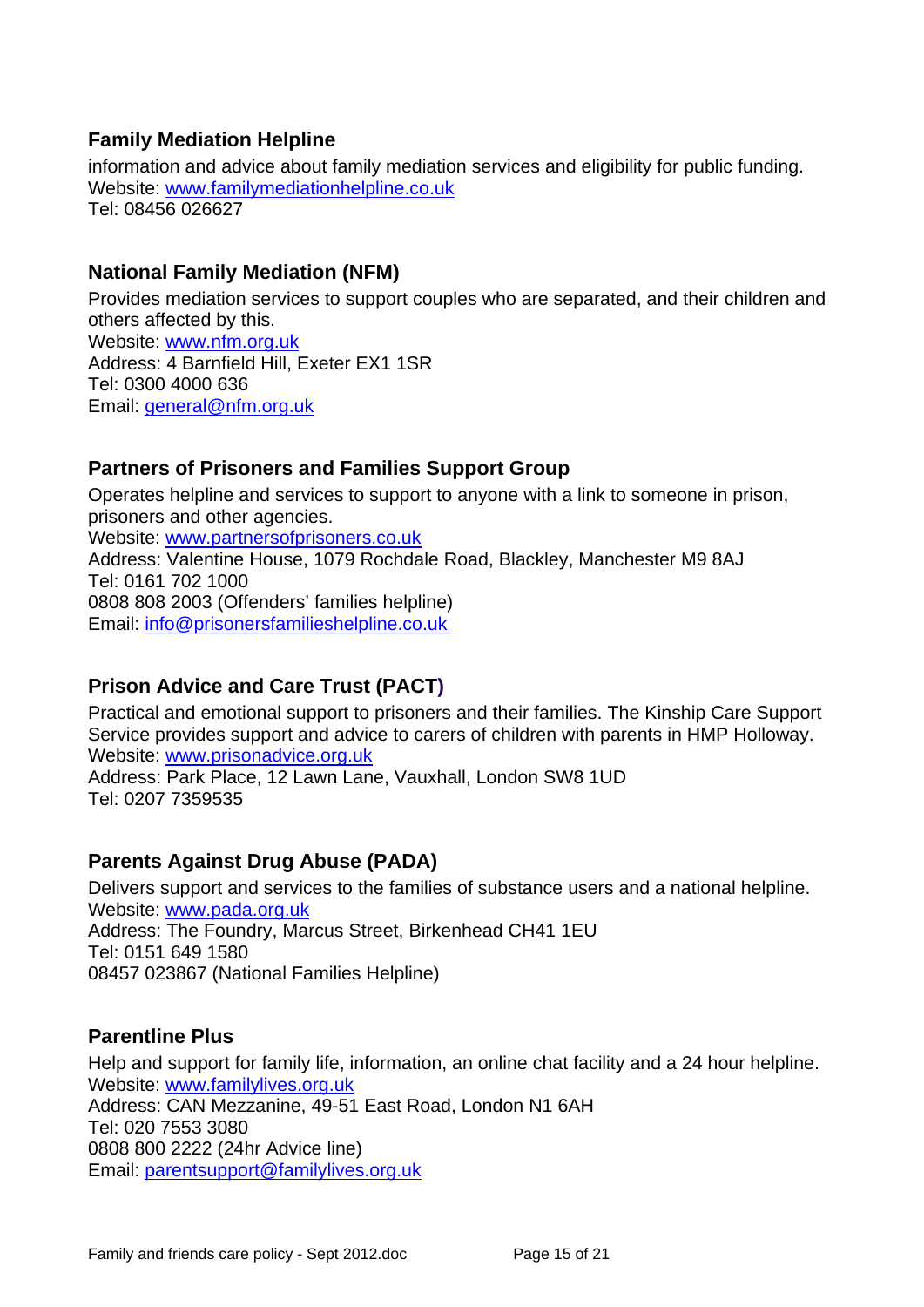#### **TalktoFrank**

The government's national drugs helpline which offers free confidential drugs information and advice 24 hours a day. Information and advice is also available via the website. [Website: www.talktofrank.com](http://www.talktofrank.com/) Tel 0800 77 66 00 (24 hour advice line) 82111 (Text) Email: [frank@talktofrank.com](mailto:frank@talktofrank.com)

#### **Voice**

Advocacy organisation for children living away from home or in need. [Website: www.voiceyp.org](http://www.voiceyp.org/) Address: 320 City Road, London EC1V 2NZ Tel: 020 7833 5792 0808 800 5792 (Young person's advice line) Email: [info@voiceyp.org](mailto:info@voiceyp.org)

#### **Winston's Wish**

Childhood bereavement charity. Practical support and guidance to bereaved children, young people, families, professionals and anyone concerned about a grieving child. Website: [www.winstonswish.org.uk](http://www.winstonswish.org.uk/) Address: 4th Floor, St James's House, St James Square, Cheltenham, Glos GL50 3PR Tel: 01242 515157 (General Enquiries) **08452 030405 (Helpline) Email: [info@winstonswish.org.uk](mailto:info@winstonswish.org.uk)**

### **Young Minds**

Works to improve the emotional wellbeing and mental health of children and young people and empowering their parents and carers.

[Website: www.youngminds.org.uk/](http://www.youngminds.org.uk/) Address: 48-50 St John Street, London EC1M 4DG Tel: 020 7336 8445 0808 802 5544 (Parents helpline)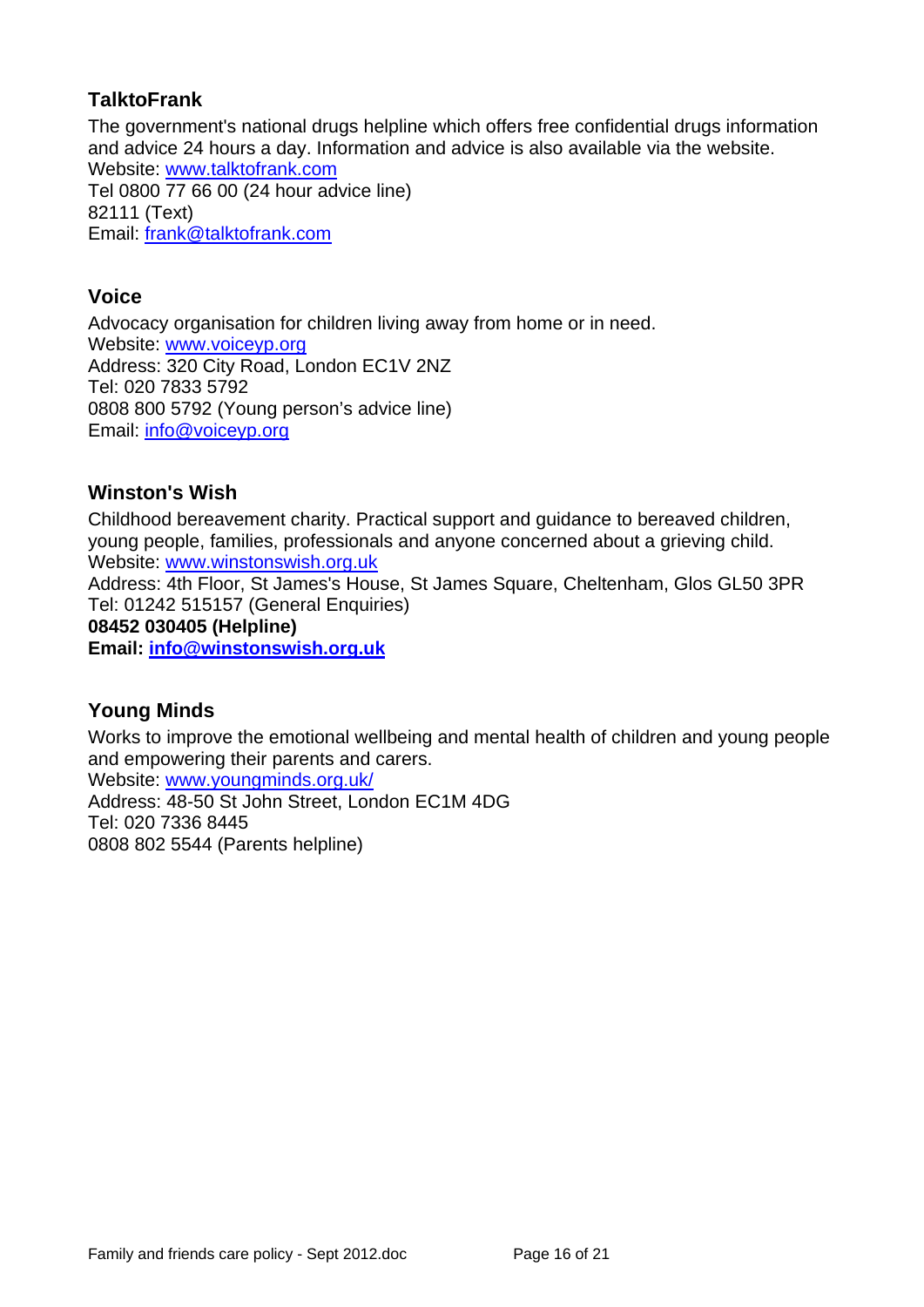# **Appendix Four: Caring for somebody else's child: options**

|                                              | <b>Private fostering</b>                                                                                                                                                                                                                                                                                                                                                                                                                                                                           | <b>Family care (informal)</b>                                                                                                                                                                                                                                                                                                                                                                                                                                                                 | <b>Family and friends</b><br>foster care                                                                                                                                                                                                                                                                                                                                                                                                                                                     | Unrelated foster care                                                                                                                                                                                                                                                                                                                                                                                                        | Residence order                                                                                                                                                                                                                                                                                                                                                                                                                                                                                                                                                                             | Special guardianship<br>order (SGO)                                                                                                                                                                      | <b>Adoption</b>                                                                                                                                                                                                                                                                                                                                                                                                                                              |
|----------------------------------------------|----------------------------------------------------------------------------------------------------------------------------------------------------------------------------------------------------------------------------------------------------------------------------------------------------------------------------------------------------------------------------------------------------------------------------------------------------------------------------------------------------|-----------------------------------------------------------------------------------------------------------------------------------------------------------------------------------------------------------------------------------------------------------------------------------------------------------------------------------------------------------------------------------------------------------------------------------------------------------------------------------------------|----------------------------------------------------------------------------------------------------------------------------------------------------------------------------------------------------------------------------------------------------------------------------------------------------------------------------------------------------------------------------------------------------------------------------------------------------------------------------------------------|------------------------------------------------------------------------------------------------------------------------------------------------------------------------------------------------------------------------------------------------------------------------------------------------------------------------------------------------------------------------------------------------------------------------------|---------------------------------------------------------------------------------------------------------------------------------------------------------------------------------------------------------------------------------------------------------------------------------------------------------------------------------------------------------------------------------------------------------------------------------------------------------------------------------------------------------------------------------------------------------------------------------------------|----------------------------------------------------------------------------------------------------------------------------------------------------------------------------------------------------------|--------------------------------------------------------------------------------------------------------------------------------------------------------------------------------------------------------------------------------------------------------------------------------------------------------------------------------------------------------------------------------------------------------------------------------------------------------------|
| arrangment<br>caring<br>the<br>lnto<br>Route | This is a private<br>arrangement whereby<br>the child is being cared<br>for for 28 days or more<br>(or the intention is that<br>the arrangement will<br>last for 28 days or<br>more) by anyone who<br>does not have parental<br>responsibility, and who<br>is not a close relative.<br>Relative means<br>grandparent, brother,<br>sister, uncle or aunt (by<br>full blood, half blood or<br>by marriage or civil<br>partnership) or a step<br>parent.<br>The child is not a<br>looked after child. | The relative has chosen<br>to take on the care of the<br>child but does not have<br>parental responsibility,<br>and the arrangement<br>was not made by the<br>local authority. The child<br>is not a looked after<br>child.<br>Relative may perceive<br>the parents to be unable<br>to care for the child;<br>or the parents may be<br>dead or otherwise not<br>available (e.g. in prison);<br>or there may be an<br>agreement between<br>relatives due to difficult<br>family circumstances. | The child has been<br>placed with the relative<br>or friend by the local<br>authority, because the<br>person who had been<br>caring for the child was<br>deemed not to be<br>providing suitable care.<br>The child is a looked<br>after child and so the<br>local authority must<br>approve the relative or<br>friend as a local<br>authority foster carer.<br>The child may be<br>accommodated<br>voluntarily with the<br>agreement of the<br>parents or may be<br>subject to a care order. | The child is a looked<br>after child being<br>accommodated by the<br>local authority under<br>section 20 Children Act<br>1989 or because the<br>child is subject to a care<br>order; but has been<br>placed with a foster carer<br>by the local authority.<br>(Alternatively, the local<br>authority may choose to<br>place a child into<br>residential care where<br>this is considered to best<br>meet the child's needs). | The child may be at risk of becoming 'looked<br>after' and a friend or relative applies for an order,<br>or<br>The child may have been 'looked after' and their<br>foster carer or other relative/friend applies for an<br>order.<br>In either circumstance, application can be made<br>without the support of the parents or the local<br>authority. Relatives may apply for an order after<br>the child has lived with them for one year.<br>Or, there can be benign reasons, e.g. after<br>parents' death and in line with a prior agreement<br>between the birth parents and the carer. |                                                                                                                                                                                                          | Looked after children: the<br>LA may decide that the<br>child should be placed for<br>adoption. They can only do<br>so with the consent of the<br>birth parent or under a<br>placement order made by<br>a court.<br>An approved foster carer<br>can apply for an adoption<br>order after a year of caring<br>for the child.<br>Other informal carers<br>could apply for an adoption<br>order if the child has lived<br>with them for a period of 3<br>years. |
| responsiblity<br>Prental                     | Remains with birth<br>parents                                                                                                                                                                                                                                                                                                                                                                                                                                                                      | Remains with birth<br>parents but the person<br>who cares for the child<br>may do what is<br>reasonable to safeguard<br>or promote the child's<br>welfare                                                                                                                                                                                                                                                                                                                                     | care order or emergency protection order the<br>determines the extent to which it may be<br>exercised by others.                                                                                                                                                                                                                                                                                                                                                                             | Remains with birth parents if child accommodated<br>under section 20 CA, or if the child is subject to a<br>local authority will have parental responsibility and                                                                                                                                                                                                                                                            | Shared by parents and<br>holder of residence<br>order.                                                                                                                                                                                                                                                                                                                                                                                                                                                                                                                                      | PR shared with parents<br>and any one else with<br>PR for the child. The<br>special guardian may<br>exercise PR to the<br>exclusion of all others<br>with PR, apart from<br>another special<br>quardian. | Transfers to adopters and<br>relationship with birth<br>parents is severed.                                                                                                                                                                                                                                                                                                                                                                                  |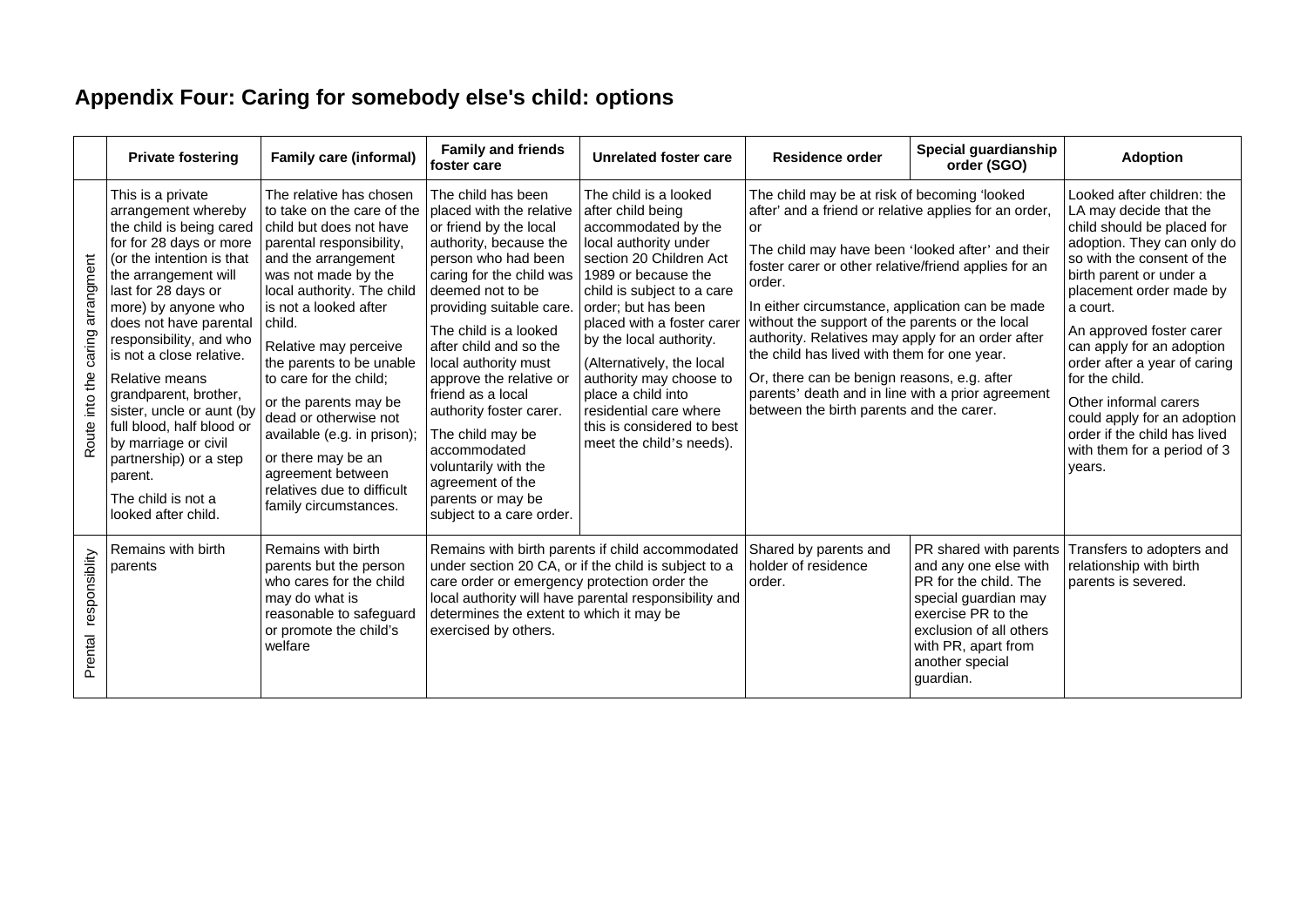| None<br>The arrangement is<br>assessed by LA, but<br>the carer is not<br>'approved' as a local<br>authority foster carer is.<br>The arrangement may<br>be prohibited if<br>assessed by the local<br>authority as unsuitable. | Approved as local authority foster carers in<br>accordance with Fostering Services Regulations.<br>(If child is looked after, carers must be approved<br>as foster carers even if close relative.) | Appointed by court<br>following application | Appointed by court,<br>following application<br>from the applicant. LA<br>must investigate the<br>matter and prepare a<br>report for the | Adoption agency assesses<br>and approves prospective<br>adopters, court makes<br>order regarding specific<br>child. If the child is not<br>looked after then notice of<br>intention to adopt must be<br>given to LA who carry out<br>assessment / report for<br>court. |
|------------------------------------------------------------------------------------------------------------------------------------------------------------------------------------------------------------------------------|----------------------------------------------------------------------------------------------------------------------------------------------------------------------------------------------------|---------------------------------------------|------------------------------------------------------------------------------------------------------------------------------------------|------------------------------------------------------------------------------------------------------------------------------------------------------------------------------------------------------------------------------------------------------------------------|
|------------------------------------------------------------------------------------------------------------------------------------------------------------------------------------------------------------------------------|----------------------------------------------------------------------------------------------------------------------------------------------------------------------------------------------------|---------------------------------------------|------------------------------------------------------------------------------------------------------------------------------------------|------------------------------------------------------------------------------------------------------------------------------------------------------------------------------------------------------------------------------------------------------------------------|

|                                 | <b>Private fostering</b>                                                                                                                              | <b>Family care</b><br>(informal)           | <b>Family and</b><br>friends<br>foster care                                                                                       | Unrelated<br>foster care            | <b>Residence order</b> | Special guardianship<br>order (SGO)                                                         | <b>Adoption</b>                                                                                                                                                    |
|---------------------------------|-------------------------------------------------------------------------------------------------------------------------------------------------------|--------------------------------------------|-----------------------------------------------------------------------------------------------------------------------------------|-------------------------------------|------------------------|---------------------------------------------------------------------------------------------|--------------------------------------------------------------------------------------------------------------------------------------------------------------------|
| <b>Duration</b>                 | Subject to<br>discretion of<br>person with PR<br>and readiness of<br>private foster carer.                                                            | Subject to discretion<br>of person with PR | So long as placement remains in<br>line with child's care plan, as<br>determined by LA                                            |                                     | Age 18.                | Age 18 unless varied or<br>discharged by the court<br>before the child reaches<br>18 years. | Permanent lifelong<br>relationship                                                                                                                                 |
| <b>Placement</b><br>supervision | It is not a<br>placement, but<br>there are statutory<br>visits to child by<br>social worker<br>(minimum 6 weekly<br>in first year, then<br>12 weekly) | None                                       | Statutory: visits to child by social<br>worker and supervision of foster                                                          | carers by supervising social worker |                        | None                                                                                        | When child is placed<br>for adoption by the LA,<br>the placement is<br>supervised and there<br>are statutory reviews.<br>Once the adoption<br>order is made, none. |
| <b>Review of</b><br>placement   | It is not a<br>placement, but the<br>LA may do formal<br>reviews in addition<br>to ongoing<br>assessment during<br>visits.                            | None                                       | Statutory reviews of child's care<br>plan (minimum 6 monthly) and<br>annual reviews of local authority<br>foster carers' approval |                                     | None                   | None                                                                                        | See above                                                                                                                                                          |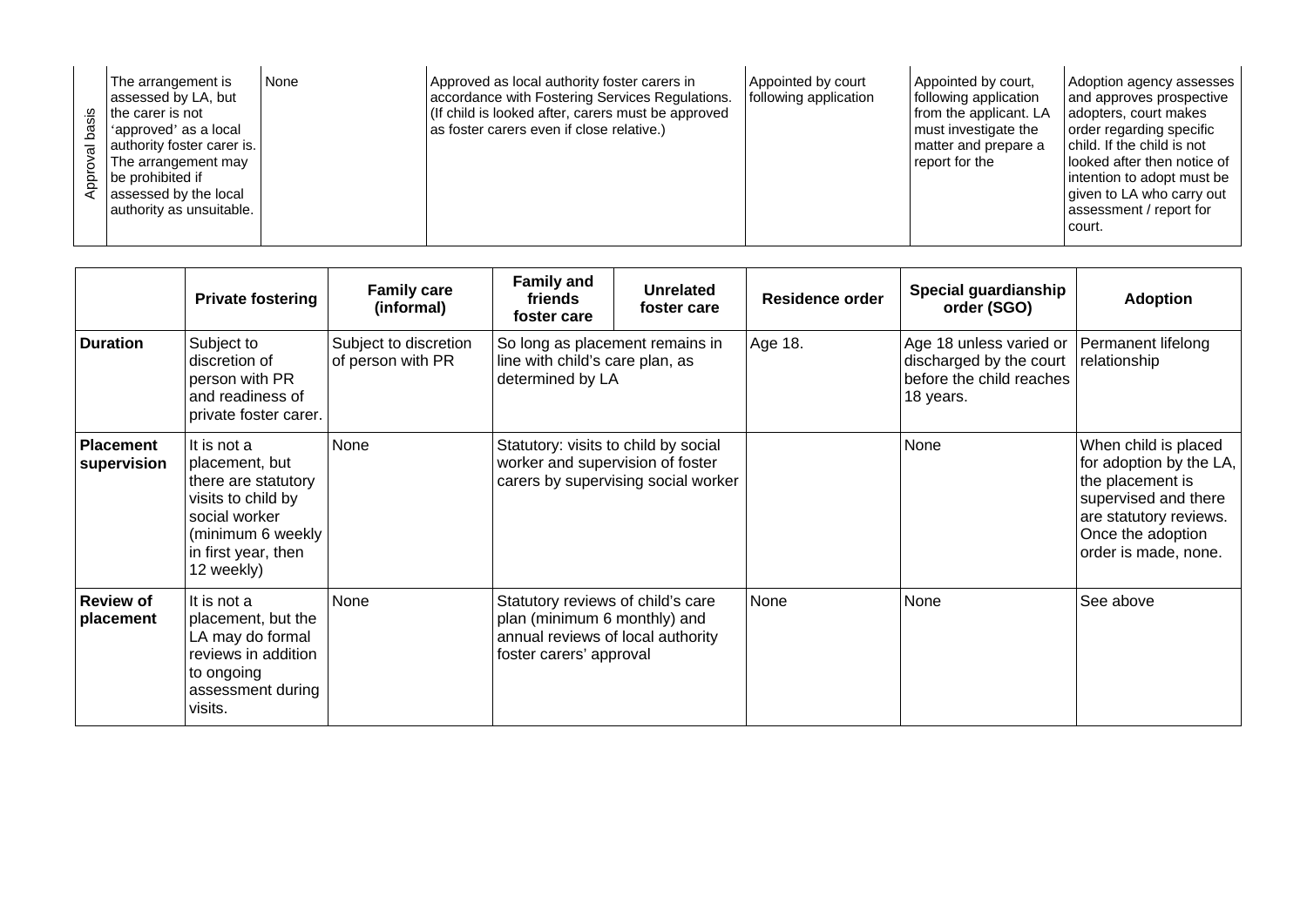| <b>Support</b><br>services | Provision of advice<br>and support as<br>determined<br>necessary by the<br>LA, which may<br>assess the child as<br>a child in need,<br>with a child in need<br>plan, and provide<br>services / support<br>for child/family<br>under section 17 of<br>the Children Act<br>1989 | No entitlement but the<br>LA may assess the<br>child as a child in<br>need, with a child in<br>need plan, and<br>provide services /<br>under section 17 of<br>the Children Act 1989 | Support to meet child's needs<br>including health plan and personal<br>education plan. Training and<br>practical support to foster carers in<br>accordance with the Fostering<br>services Regulations, NMS and<br>support for child/family CWDC standards. Young person<br>may be entitled to leaving care<br>support services | No entitlement (But<br>LA has discretion to<br>provide services /<br>support for<br>child/family under<br>section 17 of the CA) services. LA has | If child was looked after<br>prior to making the<br>SGO, LA must assess<br>for need for special<br>guardianship support<br>discretion whether to<br>provide support. Young<br>person may be entitled<br>to leaving care support<br>services if was a looked<br>after child prior to<br>making of the SGO. | Entitlement to<br>assessment for<br>adoption support<br>services, which may<br>be provided at<br>discretion of LA in<br>accordance with<br>Regulations and NMS. |
|----------------------------|-------------------------------------------------------------------------------------------------------------------------------------------------------------------------------------------------------------------------------------------------------------------------------|-------------------------------------------------------------------------------------------------------------------------------------------------------------------------------------|--------------------------------------------------------------------------------------------------------------------------------------------------------------------------------------------------------------------------------------------------------------------------------------------------------------------------------|--------------------------------------------------------------------------------------------------------------------------------------------------|-----------------------------------------------------------------------------------------------------------------------------------------------------------------------------------------------------------------------------------------------------------------------------------------------------------|-----------------------------------------------------------------------------------------------------------------------------------------------------------------|
|----------------------------|-------------------------------------------------------------------------------------------------------------------------------------------------------------------------------------------------------------------------------------------------------------------------------|-------------------------------------------------------------------------------------------------------------------------------------------------------------------------------------|--------------------------------------------------------------------------------------------------------------------------------------------------------------------------------------------------------------------------------------------------------------------------------------------------------------------------------|--------------------------------------------------------------------------------------------------------------------------------------------------|-----------------------------------------------------------------------------------------------------------------------------------------------------------------------------------------------------------------------------------------------------------------------------------------------------------|-----------------------------------------------------------------------------------------------------------------------------------------------------------------|

|                                                | <b>Private fostering</b>                                                                                                                                                       | <b>Family care</b><br>(informal)                                                                                                                                                                                                                                                                                                                                                                                              | <b>Family and</b><br>friends foster<br>care                                                                                                                                                                                                                         | <b>Unrelated foster</b><br>care | Residence order                                         | Special guardianship<br>order (SGO)                                                                     | <b>Adoption</b>                                                                                                                                                                                                          |
|------------------------------------------------|--------------------------------------------------------------------------------------------------------------------------------------------------------------------------------|-------------------------------------------------------------------------------------------------------------------------------------------------------------------------------------------------------------------------------------------------------------------------------------------------------------------------------------------------------------------------------------------------------------------------------|---------------------------------------------------------------------------------------------------------------------------------------------------------------------------------------------------------------------------------------------------------------------|---------------------------------|---------------------------------------------------------|---------------------------------------------------------------------------------------------------------|--------------------------------------------------------------------------------------------------------------------------------------------------------------------------------------------------------------------------|
| <b>Financial</b><br>$support -$<br>entitlement | Can claim child<br>benefit and child<br>tax credit if not<br>being paid to<br>parent.<br>Financial<br>responsibility to<br>maintain the child<br>remains with<br>holders of PR | Can claim child benefit Child benefit and child tax credit<br>and child tax credit if<br>not being paid to<br>parent.<br>Financial responsibility should meet at least the national<br>to maintain the child<br>remains with holders<br>of PR.<br><b>Guardians Allowance</b><br>payable if both<br>parents have died, or<br>the only surviving<br>parent cannot be<br>found or serving 2<br>years or more prison<br>sentence. | not payable.<br>Weekly allowance to meet the<br>costs of caring for the child. This<br>minimum rate set by DCSF.<br>The Manchester City Council<br>judgment ruled that allowances<br>must be the same for all foster<br>carers, whether or not family &<br>friends. |                                 | and child tax credit if<br>not being paid to<br>parent. | Can claim child benefit Can claim child benefit<br>and child tax credit if not<br>being paid to parent. | Can claim child<br>benefit and child tax<br>credit if not being<br>paid to parent.<br>Entitlement to<br>assessment for<br>financial support<br>(part of adoption<br>support) if child<br>looked after prior to<br>order. |